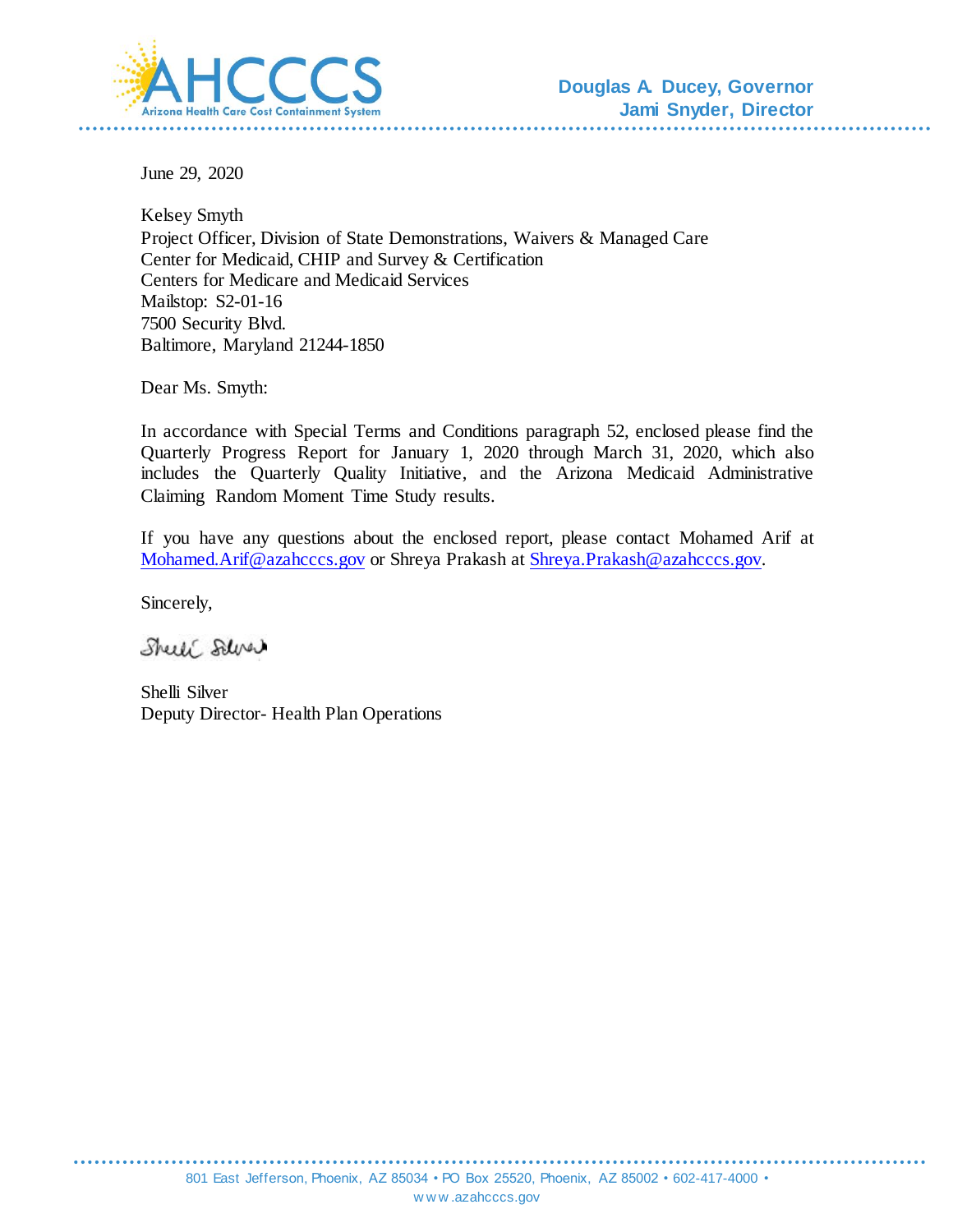

## **AHCCCS Quarterly Report January 1, 2020 – March 31, 2020**

**TITLE**

l

Arizona Health Care Cost Containment System – AHCCCS A Statewide Approach to Cost Effective Health Care Financing

Section 1115 Quarterly Report Demonstration Year: 37 Federal Fiscal Quarter:  $2<sup>nd</sup>$  (January 1, 2020 – March 31, 2020)

#### **INTRODUCTION**

As written in Special Terms and Conditions (STCs), paragraph 52, the State submits quarterly progress reports to CMS. Quarterly reports inform CMS of significant demonstration activity from the time of approval through completion of the Demonstration.

#### **ENROLLMENT INFORMATION**

**Table 1** contains a summary of the number of unduplicated enrollees for January 1, 2020 through March 31, 2020, by population categories. The table also includes the number of voluntarily and involuntarily disenrolled members during this period.

| <sup>1</sup> Population Groups | <b>Number Enrollees</b> | <b>Number Voluntarily</b><br><b>Disenrolled-Current Qtr</b> | <b>Number Involuntarily</b><br>Disenrolled-Current Qtr <sup>i2</sup> |
|--------------------------------|-------------------------|-------------------------------------------------------------|----------------------------------------------------------------------|
| <b>Acute AFDC/SOBRA</b>        | 1,110,778               | 2,998                                                       | 64,843                                                               |
| <b>Acute SSI</b>               | 196,041                 | 148                                                         | 8,552                                                                |
| <b>Prop 204 Restoration</b>    | 348,300                 | 811                                                         | 23,921                                                               |
| <b>Adult Expansion</b>         | 109,664                 | 345                                                         | 9,497                                                                |
| <b>LTC DD</b>                  | 35,203                  | 26                                                          | 302                                                                  |
| <b>LTC EPD</b>                 | 33,826                  | 13                                                          | 2,352                                                                |
| <b>Non-Waiver</b>              | 99,322                  | 237                                                         | 7.007                                                                |
| <b>Total</b>                   | 1,933,134               | 4,578                                                       | 116,474                                                              |

#### **Table 1**

<sup>&</sup>lt;sup>1</sup> Data is loaded and reported 45 days after the end of the quarter. This report differs from previous reports in that data is unduplicated and is updated quarterly. Data that contains no Medicaid funding (state only) is excluded from this report. State only Regional Behavioral Health Authority (RBHA) Plans have no Medicaid funding and are excluded from this CMS report

<sup>&</sup>lt;sup>2</sup> Number of involuntary disenrollment are impacted (reduced) due to maintenance of effort requirements in place related to the Families First Coronavirus Response Act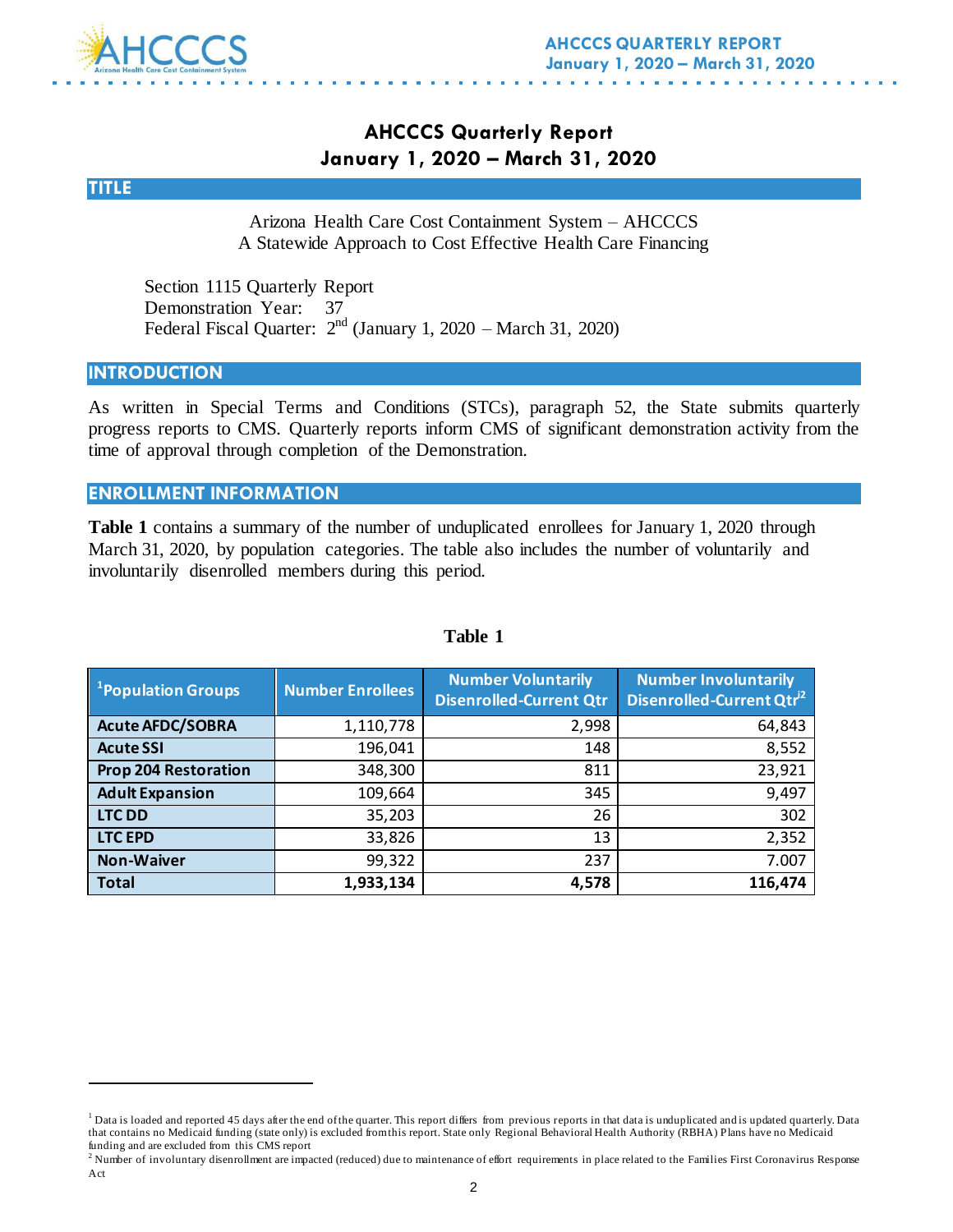

**Table 2** is a snapshot of the number of current enrollees (as of April 1, 2020) by funding categories as requested by CMS.

#### **Table 2**

| <b>State Reported Enrollment in the</b><br><b>Demonstration (as requested)</b> | <b>Current Enrollees</b> |
|--------------------------------------------------------------------------------|--------------------------|
| Title XIX funded State Plan <sup>3</sup>                                       | 1,355,556                |
| Title XXI funded State Plan <sup>4</sup>                                       | 37,941                   |
| Title XIX funded Expansion <sup>5</sup>                                        | 416,670                  |
| Prop 204 Restoration (0-100% FPL)<br>$\bullet$                                 | 340,549                  |
| Adult Expansion (100% - 133% FPL)<br>$\bullet$                                 | 76,121                   |
| <b>Enrollment Current as of</b>                                                |                          |

### **OPERATIONAL/POLICY DEVELOPMENTS/ISSUES**

#### *Waiver Update*

On March 17 and March 24, 2020, the Arizona Health Care Cost Containment System (AHCCCS) submitted requests to the Administrator for the Centers for Medicare and Medicaid Services (CMS) to waive certain Medicaid and KidsCare requirements to enable the State to combat the continued spread of 2019 novel coronavirus (COVID-19). AHCCCS was seeking a broad range of emergency authorities to:

- Strengthen the provider workforce and remove barriers to care for AHCCCS members
- Enhance Medicaid services and supports for vulnerable members for the duration of the emergency period
- Remove cost sharing and other administrative requirements to support continued access to services

Specifically, Arizona requested authority to implement the following flexibilities, for the duration of the emergency period, under an 1135 Waiver:

- Permit providers located out of state to offer both emergency and non-emergency care to Arizona Medicaid and CHIP enrollees
- Streamline provider enrollment requirements
- Cease revalidation of providers who are located in state or otherwise directly impacted by the disaster event
- Waive the requirement that physicians and other healthcare professionals be licensed in Arizona, to the extent consistent with state law
- Waive payment of the provider enrollment application fee
- Waive requirements for site visits to enroll a provider
- Suspend Medicaid fee-for-service prior authorization requirements

l

<sup>3</sup> SSI Cash and Related, 1931 Families and Children, 1931 Related, TMA, SOBRA child and pregnant, ALTCS, FTW, QMB, BCCP, SLMB, QI-1 4 KidsCare

<sup>5</sup> Prop 204 Restoration & Adult Expansion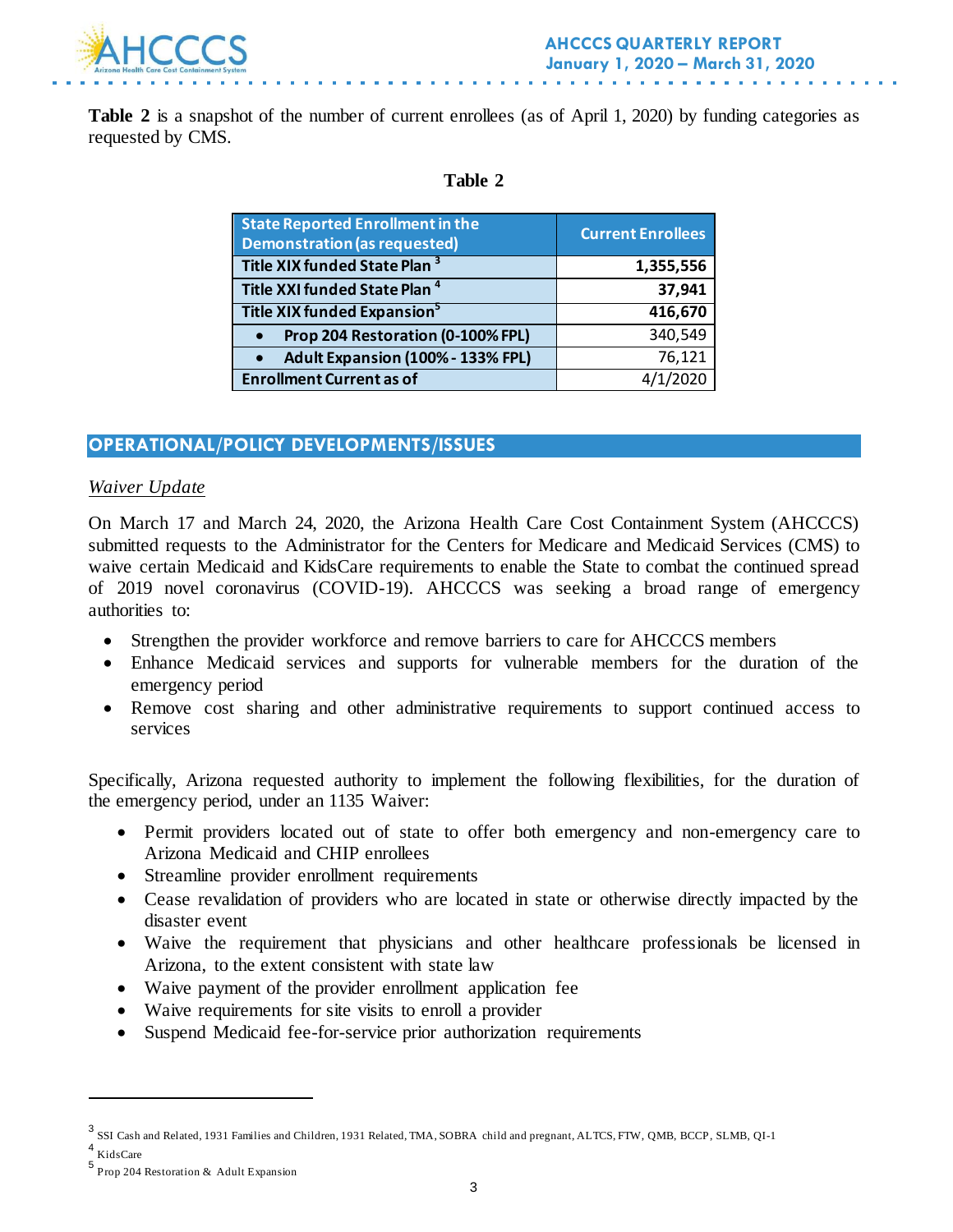

- Require fee-for-service providers to extend existing prior authorizations through the termination of the emergency declaration
- Suspend pre-admission screening and annual resident review (PASRR) Level I and Level II assessments

In addition to the 1135 Waiver flexibilities, Arizona also requested the following 1115 Waiver and Appendix K authorities for the duration of the emergency period:

- Expand the current limit for respite hours to 720 hours per benefit year (current limit: 600 hours per benefit year)
- Permit payment for home and community based services (HCBS) rendered by family caregivers or legally responsible individuals
- Expand the provision of home delivered meals to all eligible populations
- Provide temporary housing, not to exceed six months, if a beneficiary is homeless or is at imminent risk of homelessness and has tested positive for COVID-19
- Authority to make retention payments to all provider types as appropriate, including but not limited to HCBS providers
- Authority to provide long-term care services and supports to impacted members regardless of whether or not timely updates are made in the plan of care, or if services are delivered in alternative settings
- Authority to waive the State from complying with the HCBS settings requirement at 42 CFR  $441.301(c)(4)(vi)(D)$ , which details that individuals are able to have visitors of their choosing at any time, for settings added after March 17, 2014. The state is seeking this authority to minimize the spread of infection during the COVID-19 pandemic
- Authority to add an electronic method of service delivery (e.g., telephonic), allowing services to continue to be provided remotely in the home setting for:
	- o Case managers
	- o Personal care services that only require verbal cueing
	- o In-home habilitation
- Authority to expand the provision of home delivered meals to long term care members enrolled in the Arizona Long Term Care System (ALTCS) Department of Economic Security/Division of Developmental Disabilities (DES/DDD)
- Authority to modify service providers for home-delivered meals to allow for additional providers, including non-traditional providers
- Allowing case management entities to provide direct services in response to COVID-19
- Extending reassessments and reevaluations of a member's institutional level of need for up to one year past the due date, if needed
- Allowing the option to conduct evaluations, assessments, and person-centered service planning meetings virtually/remotely in lieu of face-to-face meetings
- Adjusting prior approval/authorization criteria approved in the waiver
- Adjusting assessment requirements
- Adding an electronic method of signing off on required documents, such as the person centered service plans
- Temporarily expand setting(s) where services may be provided (e.g. hotels, shelters, schools, churches)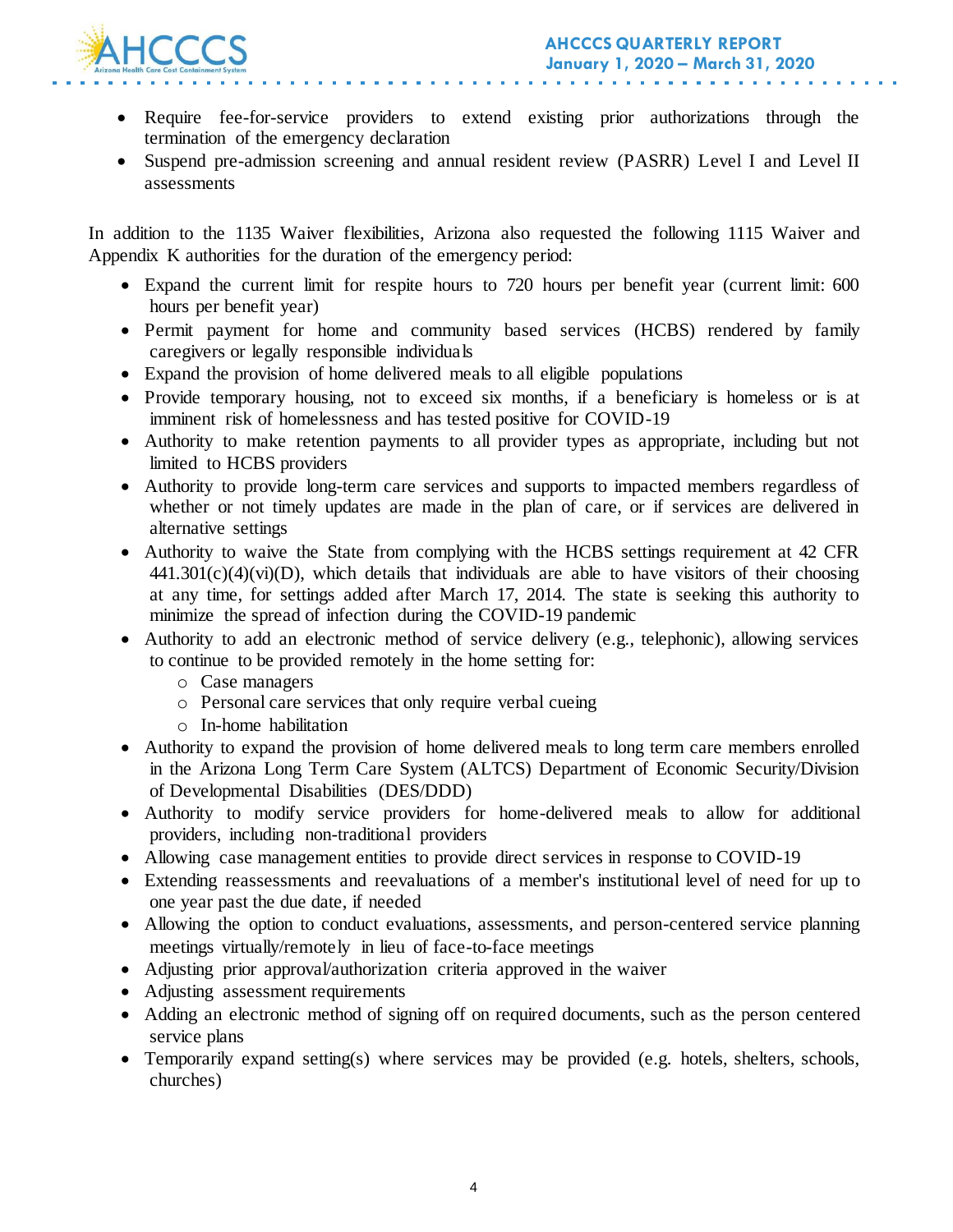

 Temporarily allow for payment for services for the purpose of supporting waiver participants in an acute care hospital or short-term institutional stay when necessary supports (including communication and intensive personal care) are not available in that setting, or when the individual requires those services for communication and behavioral stabilization, and such services are not covered in such settings

CMS approved components of Arizona's request under the 1135 Waiver, Appendix K and State Plan. Information regarding the status of AHCCCS Emergency Authority Requests (for the federally declared COVID-19 emergency) can be found [here](https://azahcccs.gov/Resources/Federal/PendingWaivers/1135.html)

#### *Waiver Evaluation Update*

In accordance with STC 59, AHCCCS must submit a draft Waiver Evaluation Design for its 1115 Waiver Demonstration. In addition, AHCCCS is also required by CMS to submit an Interim Evaluation Report and a Summative Evaluation Report of the 1115 Waiver Demonstration by December 31, 2020 and February 12, 2023 respectively.

AHCCCS has contracted with Health Service Advisory Group (HSAG) to serve as the independent evaluator for Arizona's 1115 Waiver Demonstration. In SFY 2019, AHCCCS worked with HSAG to develop Evaluation Design Plans for the following programs:

- AHCCCS Complete Care (ACC) Program
- Arizona Long Term Care System (ALTCS) Program
- Comprehensive Medical and Dental Program (CMDP)
- Regional Behavioral Health Authorities (RBHA)
- Targeted Investments (TI) Program
- AHCCCS Works program
- Retroactive Coverage Waiver

On July 17, 2019, AHCCCS submitted the Waiver Evaluation Design Plans for the AHCCCS Works and Prior Quarter Coverage Waivers. On November 13, 2019 AHCCCS submitted the Waiver Evaluation Design Plans for the AHCCCS Core programs (ACC, ALTCS, CMDP, and RBHA) and Targeted Investments program to CMS.

On December 30, 2019, CMS recommended that Arizona include additional revisions to the design plans such as changing the methods for the pre-test/post-test analysis from a comparison of means to a time series model to control for secular trends and shifts in beneficiary characteristics; elaborate on sample sizes for the beneficiary surveys; and longer baseline periods in the evaluation designs for ALTCS, CMDP, RBHA, and TI.

On February 28, 2020, AHCCCS submitted the revised Waiver Evaluation Design Plans with the changes recommended by CMS. The Waiver Evaluation Design Plans are currently under CMS review.

#### *Targeted Investments Program Update*

The following is a summary of the accomplishments and activities of the AHCCCS Targeted Investments (TI) Program during the period January 1, 2020 to March 31, 2020:

 TI Program participant Year 3 milestone attestation and document submissions results finalized and were reported to Program provider participants.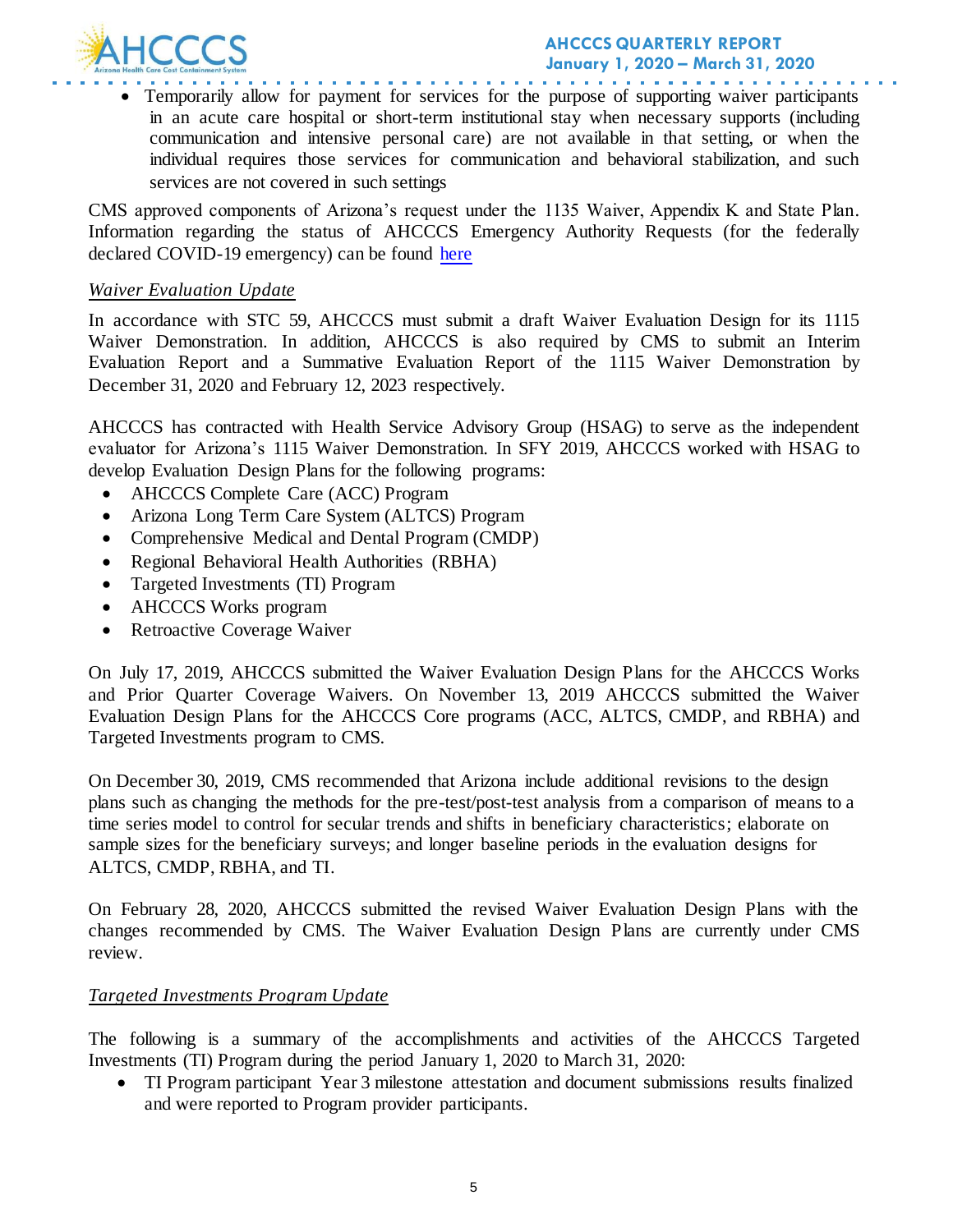

- TI Program Year 4 milestone performance measures attribution methods were developed with internal and external stakeholder consultation.
- In collaboration with Arizona State University, monthly Quality Improvement Collaborative (QIC) sessions for TI Program participating providers were initiated, including an in-person kickoff meeting with over 300 attendees.
- The participant Attestation Portal update process continued to enable more streamlined calculation of Year 3 incentive payments and prepare for Year 4.
- There was continued engagement with AHCCCS managed care organizations (MCOs) to ensure alignment of TI Program and MCO provider performance expectations, and to identify opportunities to sustain integrated care delivery accomplishments, including MCO participation in the QIC.
- The TI team traveled to numerous program participant sites around the state to learn about their integrated care activities and to learn how they can be best supported in their continuing integration efforts.
- The TI team made presentations to internal and external stakeholders such as the Statewide Medicaid Advisory Committee on the Program and its impact on enhancing the integration of physical and behavioral health care to AHCCCS members served by TI Program participants.
- Work continued with the state health information exchange (Health Current) to support Program participants' efforts to best utilize data received through bi-directional data exchange with the HIE.

### *Legislative Update*

The legislature passed several bills in the 2020 Legislative session that will have impacts on the Agency including:

- **HB 2244** Requires AHCCCS to request CMS approval for the provision of dental services beyond current service limitations when provided at IHS/638 facilities which are eligible for 100% FMAP
- **HB 2668** Establishes a new hospital assessment which can be used to create a hospital directed payment program, increase practitioner and dental rates, and pay for administrative expenses. Funds cannot be used to pay for base reimbursement levels
- **SB 1523**-The Mental Health Omnibus bill requires commercial insurers to report on mental health parity, establishes funding to pay for BH services in schools for uninsured/underinsured children, and creates the suicide mortality review team at the Arizona Department of Health Services

The Arizona Legislature adjourned *Sine Die* on May 26<sup>th</sup>, 2020; the general effective date for legislation is August 25th, 2020. Due to the uncertainty of the COVID Emergency, the legislature may return for a special session later this year.

### *State Plan Update*

During the reporting period, the following State Plan Amendments (SPA) were filed and/or approved:

| SPA#                   | <b>Description</b>                         | <b>Filed</b> | Approved   | <b>Eff.</b> Date |
|------------------------|--------------------------------------------|--------------|------------|------------------|
| <b>Title XIX</b>       |                                            |              |            |                  |
| <b>SPA 19-012 - OP</b> | <b>Revises Outpatient Hospital Rates</b>   | 11/15/2019   | 12/16/2019 | 10/1/2019        |
| <b>Hospital Rates</b>  | effective $10/1/2019$ .                    |              |            |                  |
| SPA 19-013 -           | Reflect the emergency dental benefit cap   | 12/02/2019   | N/A        | 10/1/2019        |
| <b>Dental AIR</b>      | as being the higher of \$1000, or the full |              |            |                  |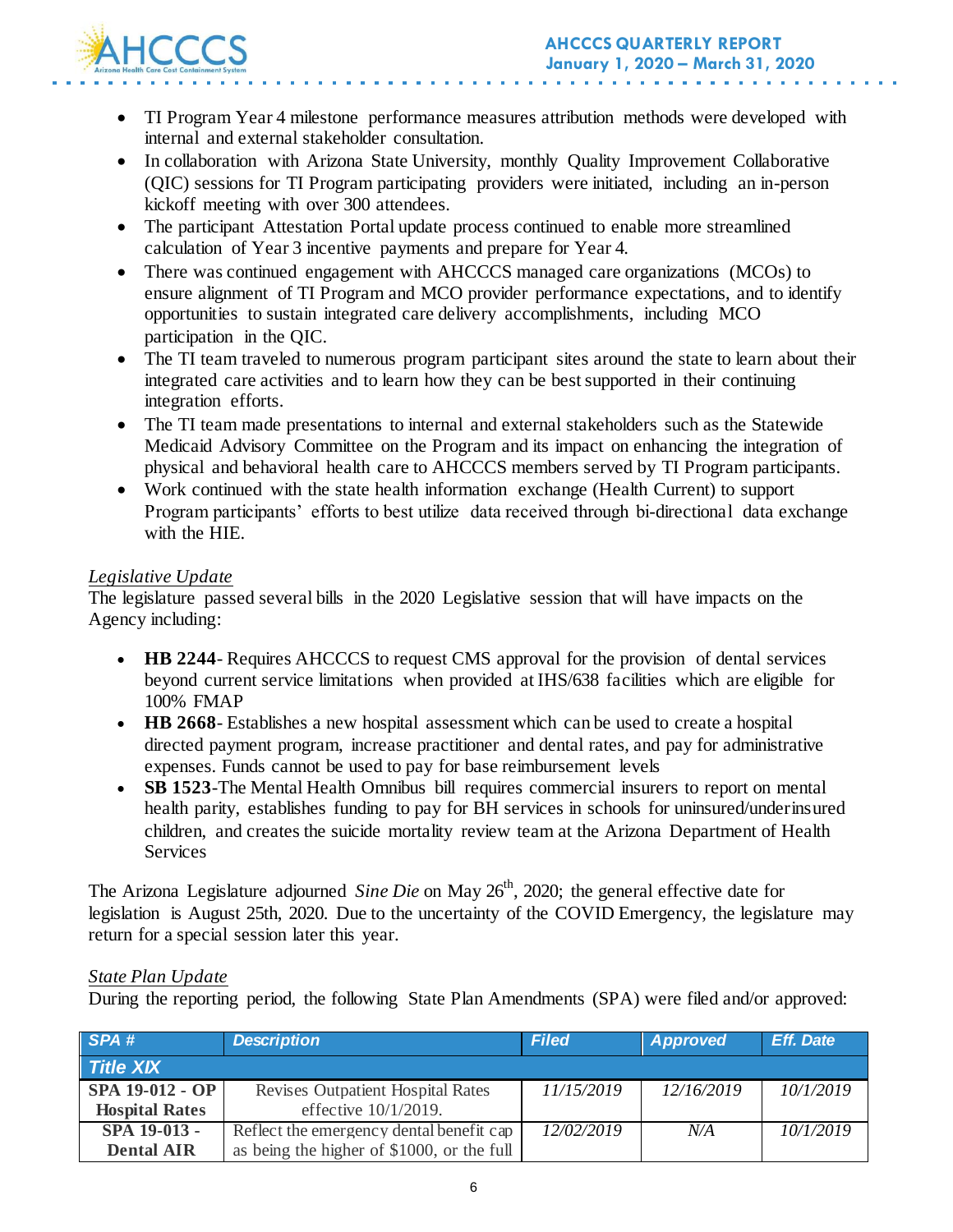

### **AHCCCS QUARTERLY REPORT January 1, 2020 – March 31, 2020**

 $\mathbf{r} \in \mathbb{R}^d$ 

| SPA#                                   | <b>Description</b>                                                           | <b>Filed</b> | <b>Approved</b> | <b>Eff. Date</b> |
|----------------------------------------|------------------------------------------------------------------------------|--------------|-----------------|------------------|
|                                        | AIR complete payment methodology in                                          |              |                 |                  |
|                                        | accordance with the OMB rate for                                             |              |                 |                  |
|                                        | IHS/638 facilities.                                                          |              |                 |                  |
| SPA 19-014 -                           | Updates the State Plan DRG Rates,                                            | 12/30/2019   | 2/12/2020       | 10/1/2019        |
| <b>DRG</b> Rates                       | effective October 1, 2019                                                    |              |                 |                  |
| SPA 19-015 - NF                        | Updates the State Plan to update the NF                                      | 12/30/2019   | 2/12/2020       | 10/1/2019        |
| <b>DAP</b>                             | DAP program.                                                                 |              |                 |                  |
| SPA 19-016 -                           | Updates the State Plan EMS rates,                                            | 12/30/2019   | 3/12/2020       | 10/1/2019        |
| <b>EMS</b> Rates                       | effective October 1, 2019.                                                   |              |                 |                  |
| <b>SPA 19-017 - NF</b>                 | Updates the State Plan to reflect updated                                    | 12/30/2019   | 2/14/2020       | 10/1/2019        |
| <b>Rates</b>                           | nursing facility rates, effective October                                    |              |                 |                  |
|                                        | 1, 2019.                                                                     |              |                 |                  |
| SPA 19-018 -                           | Updates the State Plan Other Provider                                        | 12/30/2019   | 2/25/2020       | 10/1/2019        |
| <b>Other Provider</b>                  | rates, effective October 1, 2019.                                            |              |                 |                  |
| <b>Rates</b>                           |                                                                              | 12/30/2019   |                 |                  |
| SPA 19-019 -<br><b>LTC &amp; Rehab</b> | Updates the State Plan long-term care<br>and rehabilitation rates, effective |              | 1/28/2020       | 10/1/2019        |
| <b>Rates</b>                           | October 1, 2019.                                                             |              |                 |                  |
| SPA 19-020 -                           | Updates the State Plan to comply with                                        | 12/30/2019   | 2/12/2020       | 10/1/2019        |
| <b>Opioid DUR</b>                      | SUPPORT Act requirements regarding                                           |              |                 |                  |
|                                        | opioid drug utilization reviews.                                             |              |                 |                  |
| SPA 19-021 - IP                        | Updates the IP DAP program, effective                                        | 12/30/2019   | 3/2/2020        | 10/1/2019        |
| <b>DAP</b>                             | October 1, 2019.                                                             |              |                 |                  |
| SPA 19-022 - OP                        | Updates the State Plan OP DAP                                                | 12/30/2019   | 3/12/2020       | 10/1/2019        |
| <b>DAP</b>                             | program, effective October 1, 2019.                                          |              |                 |                  |
| SPA 19-023-                            | Updates the MACPro system to reflect                                         | 12/30/2019   | N/A             | 10/1/2019        |
| <b>MACPro</b>                          | the Arizona eligibility criteria.                                            |              |                 |                  |
| Eligibility                            |                                                                              |              |                 |                  |
| <b>SPA 20-001</b>                      | Amends the State Plan to provide the                                         | 3/24/2020    | 4/1/2020        | 3/1/2020         |
| "COVID-19"                             | state discretion to waive copayments                                         |              |                 |                  |
|                                        | and other cost sharing                                                       |              |                 |                  |
|                                        | requirements for a specified period of                                       |              |                 |                  |
|                                        | time in response to COVID-19.                                                |              |                 |                  |
| <b>SPA 20-002</b>                      | Updates the CHIP State Plan to provide                                       | 3/16/2020    | N/A             | 1/27/2020        |
| "CHIP COVID-                           | the state flexibility to waive cost sharing                                  |              |                 |                  |
| 19"                                    | requirements and to provide additional                                       |              |                 |                  |
|                                        | flexibilities around enrollment and                                          |              |                 |                  |
|                                        | renewal timeframes in response to                                            |              |                 |                  |
|                                        | COVID-19.                                                                    |              |                 |                  |
| SPA 20-003 "Jan                        | Updates the State plan to update the NF                                      | 3/30/2020    | 4/9/2020        | 1/1/2020         |
| NF Rates"                              | rates.                                                                       |              |                 |                  |
| <b>SPA 20-004</b><br>"COVID-19 2"      | Amends the disaster relief SPA template<br>to provide the state additional   | 4/2/2020     | 4/9/2020        | 3/1/2020         |
|                                        | flexibilities to address the COVID-19                                        |              |                 |                  |
|                                        | pandemic                                                                     |              |                 |                  |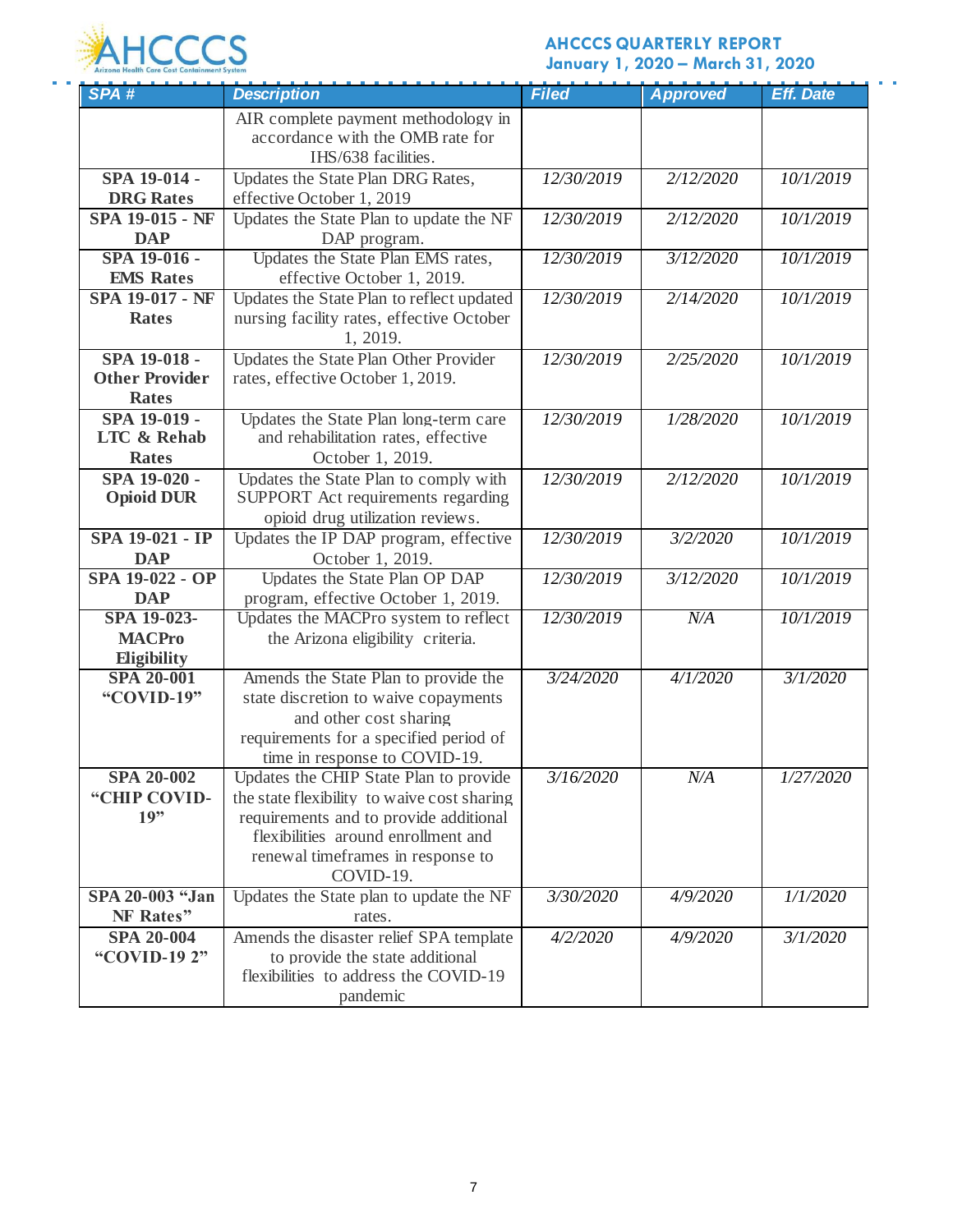

l

## **CONSUMER ISSUES**

In support of the quarterly report to CMS, presented below is a summary of advocacy issues received in the Office of Client Advocacy (OCA) for the quarter January 1, 2020 – March 31, 2020.

| <b>Advocacy Issues<sup>6</sup></b>    | <b>January</b>  | <b>February</b> | <b>March</b>   | <b>Total</b>   |
|---------------------------------------|-----------------|-----------------|----------------|----------------|
| <b>Billing Issues</b>                 | 8               | 17              | 12             | 37             |
| Member reimbursements<br>$\bullet$    |                 |                 |                |                |
| Unpaid bills<br>٠                     |                 |                 |                |                |
| <b>Cost Sharing</b>                   | 1               | 0               | $\overline{2}$ | 3              |
| Co-pays<br>٠                          |                 |                 |                |                |
| Share of Cost (ALTCS)                 |                 |                 |                |                |
| Premiums (Kids Care,                  |                 |                 |                |                |
| Medicare)                             |                 |                 |                |                |
| <b>Covered Services</b>               | 34              | 29              | 35             | 98             |
|                                       |                 |                 |                |                |
| <b>ALTCS</b>                          | 10              | 10              | 11             | 31             |
| Resources                             |                 |                 |                |                |
| Income                                |                 |                 |                |                |
| Medical<br>٠                          |                 |                 |                |                |
| <b>DES</b>                            | 25              | 11              | 11             | 47             |
| Income                                |                 |                 |                |                |
| Incorrect determination               |                 |                 |                |                |
| Improper referrals<br>٠               |                 |                 |                |                |
| <b>KidsCare</b>                       | 4               | $\overline{2}$  | 3              | $\overline{9}$ |
| Income<br>$\bullet$                   |                 |                 |                |                |
| Incorrect determination               |                 |                 |                |                |
| SSI/Medical Assistance Only           | 9               | 21              | 16             | 46             |
| Income                                |                 |                 |                |                |
| Not categorically linked              |                 |                 |                |                |
| <b>Information</b>                    | $\overline{43}$ | $\overline{38}$ | 40             | 121            |
| Status of application<br>٠            |                 |                 |                |                |
| Eligibility Criteria<br>٠             |                 |                 |                |                |
| <b>Community Resources</b><br>٠       |                 |                 |                |                |
| Notification (Did not receive or      |                 |                 |                |                |
| didn't understand)                    |                 |                 |                |                |
| <b>Medicare</b>                       | $\overline{2}$  | 5               | 10             | 17             |
| Medicare Coverage                     |                 |                 |                |                |
| Medicare Savings Program              |                 |                 |                |                |
| Medicare Part D                       |                 |                 |                |                |
| <b>Prescriptions</b>                  | $\overline{2}$  | $\overline{5}$  | 6              | 13             |
| Prescription coverage                 |                 |                 |                |                |
| Prescription denial                   |                 |                 |                |                |
| Fraud-Referred to Office of Inspector | $\mathbf{1}$    | $\mathbf 0$     | 0              | $\mathbf{1}$   |
| General (OIG)                         |                 |                 |                |                |

<sup>6</sup> Categories of good customer services, bad customer service, documentation, policy, and process are captured under the categor y it may relate to.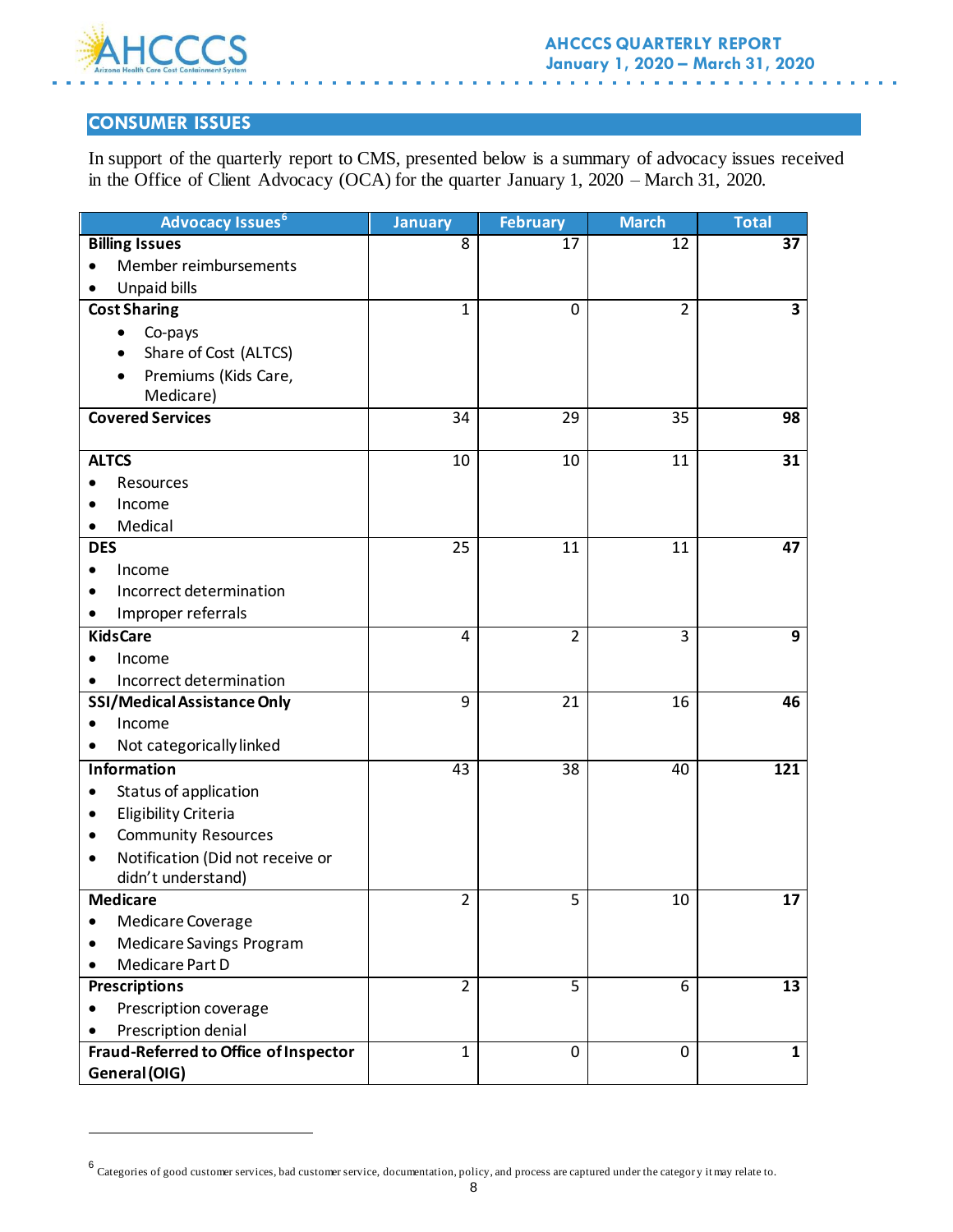

#### **AHCCCS QUARTERLY REPORT January 1, 2020 – March 31, 2020**

| <b>Quality of Care-Referred to Division</b> |     | 34 | 36  | 100 |
|---------------------------------------------|-----|----|-----|-----|
| of Health Care Management (DHCM)            |     |    |     |     |
|                                             | 169 |    | 187 |     |

| <b>Issue Originator</b> <sup>7</sup> | <b>January</b> | <b>February</b> | <b>March</b> | <b>Total</b> |
|--------------------------------------|----------------|-----------------|--------------|--------------|
| <b>Applicant, Member or</b>          | 159            | 166             | 163          | 488          |
| Representative                       |                |                 |              |              |
| <b>CMS</b>                           |                |                 |              |              |
| Governor's Office                    |                |                 | 12           | 21           |
| Ombudsmen/Advocates/Other            |                |                 |              |              |
| <b>Agencies</b>                      |                |                 |              |              |
| <b>Senate &amp; House</b>            |                |                 |              |              |
| <b>Total</b>                         | 169            | 172             | 182          | 523          |

#### **OPT-OUT FOR CAUSE**

Attached is a summary of the opt-out requests filed by individuals determined to be seriously mentally ill (SMI) in Maricopa County and Greater Arizona, broken down by months, MCOs, counties, reasons for opt-out requests, opt-out outcome, and post-appeal opt-out outcomes.

#### **QUALITY ASSURANCE/MONITORING ACTIVITY**

Attached is a description of AHCCCS' Quality Assurance/Monitoring Activities during the quarter. The attachment also includes updates on implementation of the AHCCCS Quality Assessment and Performance Improvement Strategy, in accordance with Balanced Budget Act (BBA) requirements.

#### **ENCLOSURES/ATTACHMENTS**

l

Attachment 1: SMI Opt-Out for Cause Report

Attachment 2: Quality Assurance/Monitoring Activities

Attachment 3: Arizona Medicaid Administrative Claiming Random Moment Time Study Report

<sup>&</sup>lt;sup>7</sup> This data was compiled from the OCA logs from the OCA Client Advocate and the Member Liaison.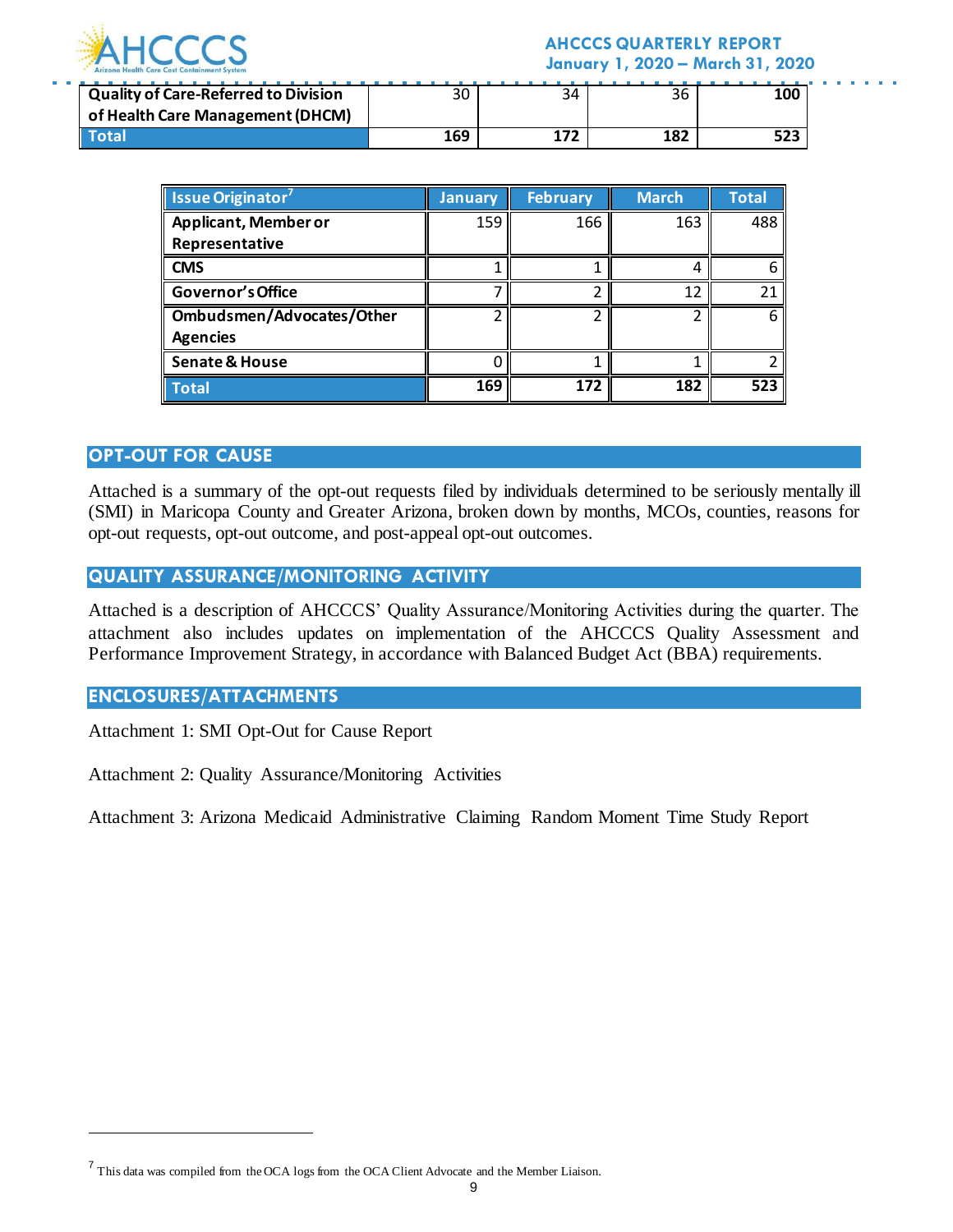

## **STATE CONTACT(S)**

Mohamed Arif Federal Relations Administrator AHCCCS Division of Community Advocacy and Intergovernmental Relations 801 E. Jefferson St., MD- 4200 Phoenix, AZ 85034 Mohamed.Arif@azahcccs.gov

Shreya Prakash Waiver Manager AHCCCS Division of Community Advocacy and Intergovernmental Relations 801 E. Jefferson St., MD- 4200 Phoenix, AZ 85034 Shreya.Prakash@azahcccs.gov

### **DATE SUBMITTED TO CMS**

June 29, 2020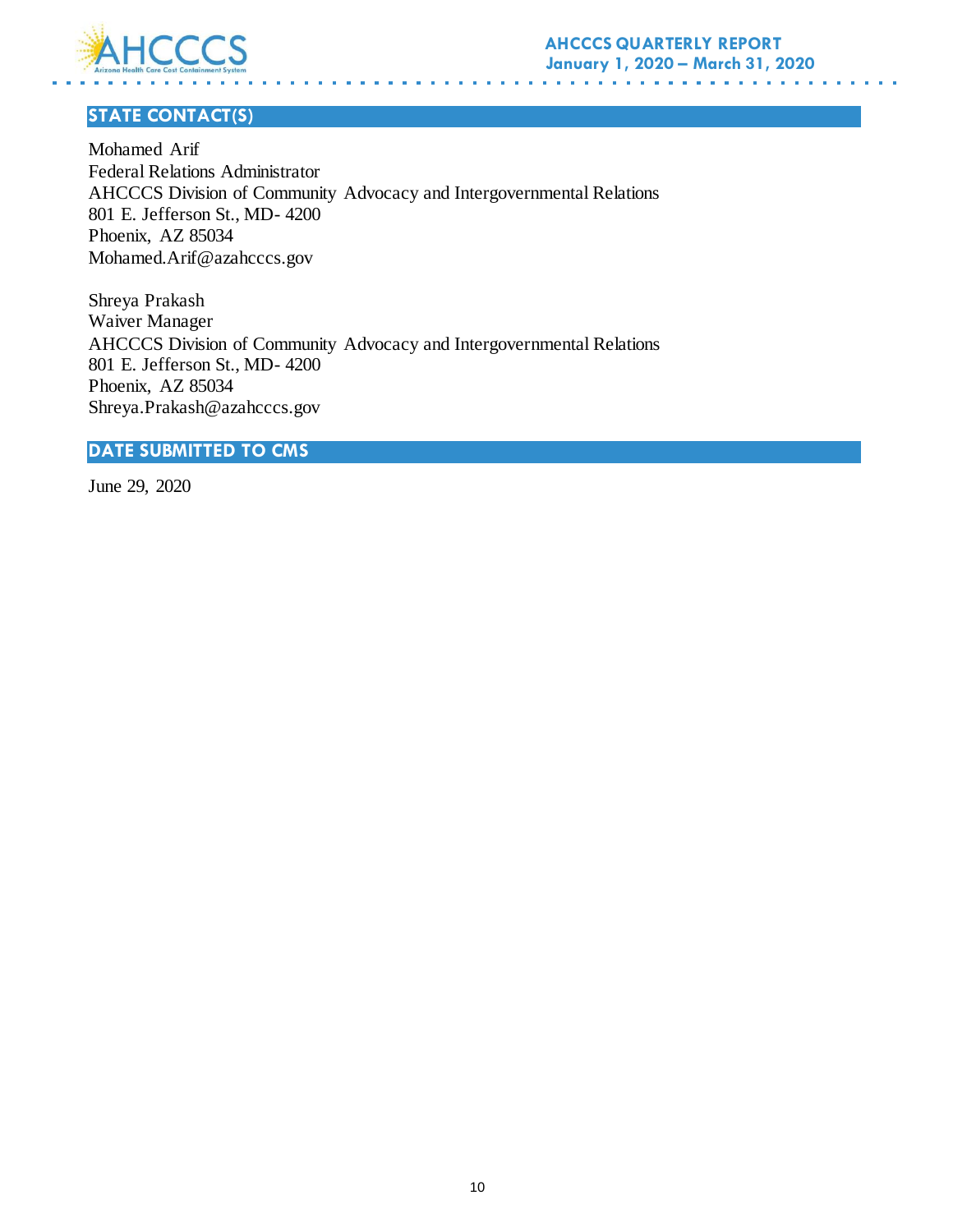

# **ATTACHMENT 1**

**Opt Out for QTR 2 (January 1, 2020 – March 31, 2020)** Charts generated by Information Management/Data Analytics Unit (IMDAU)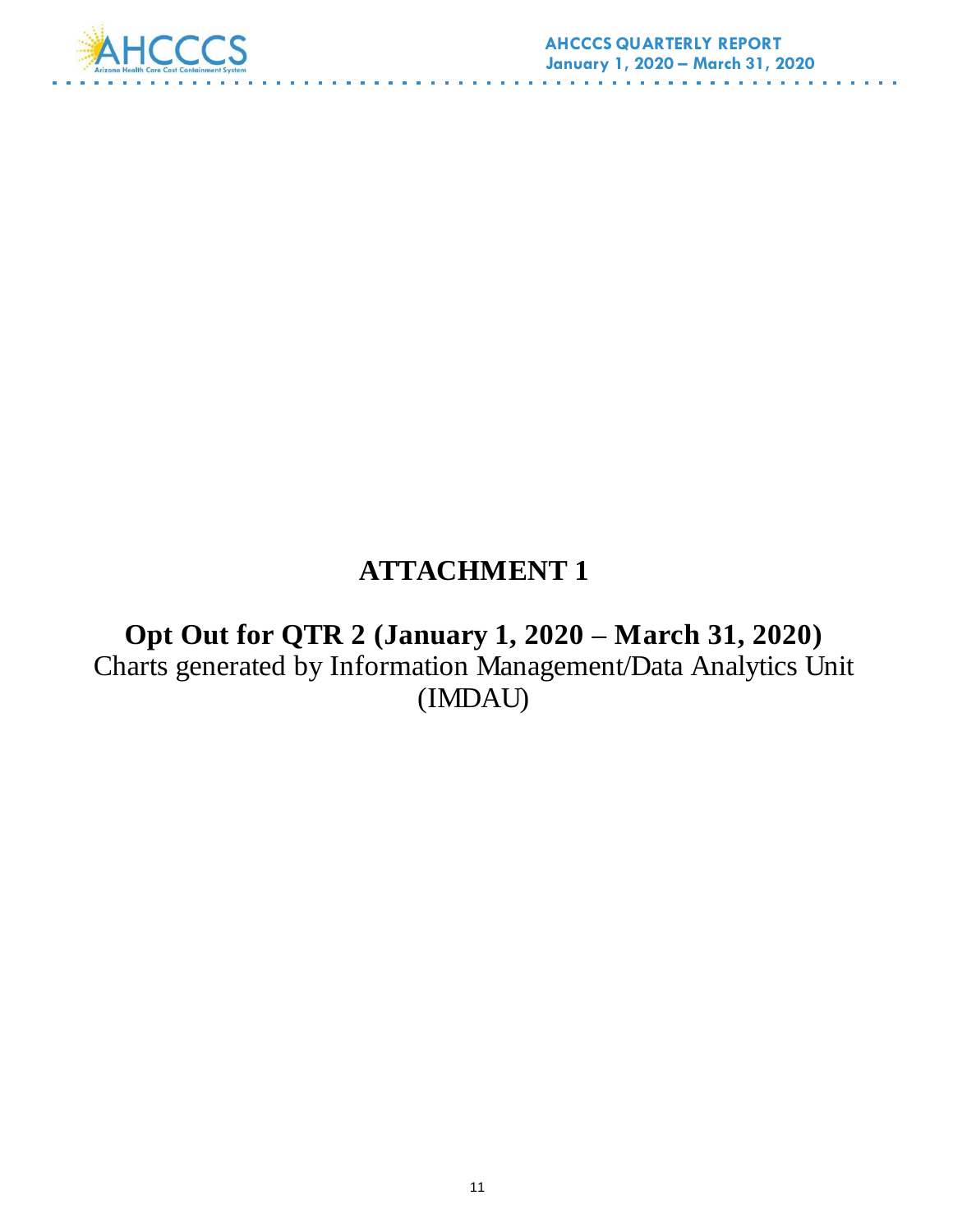



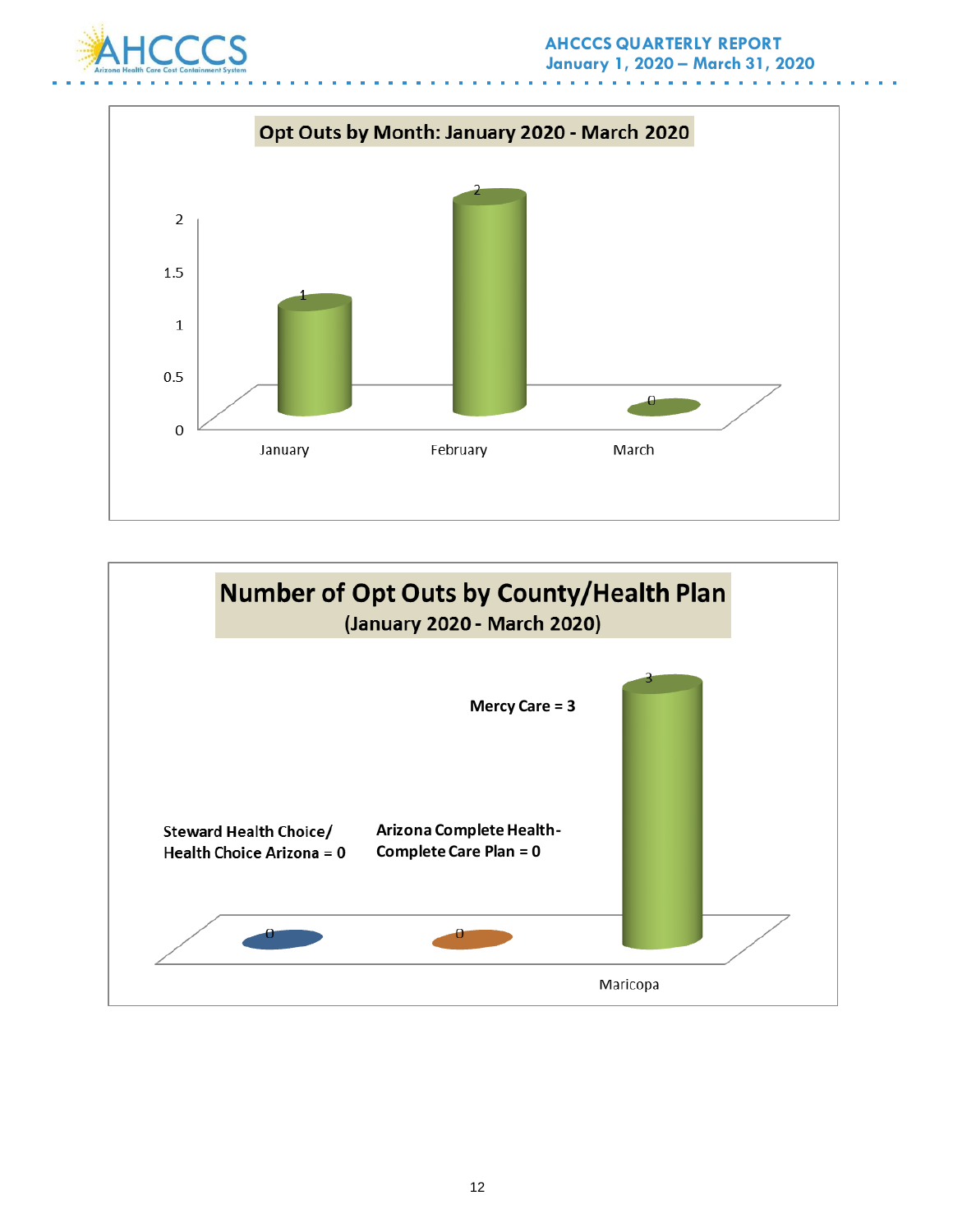



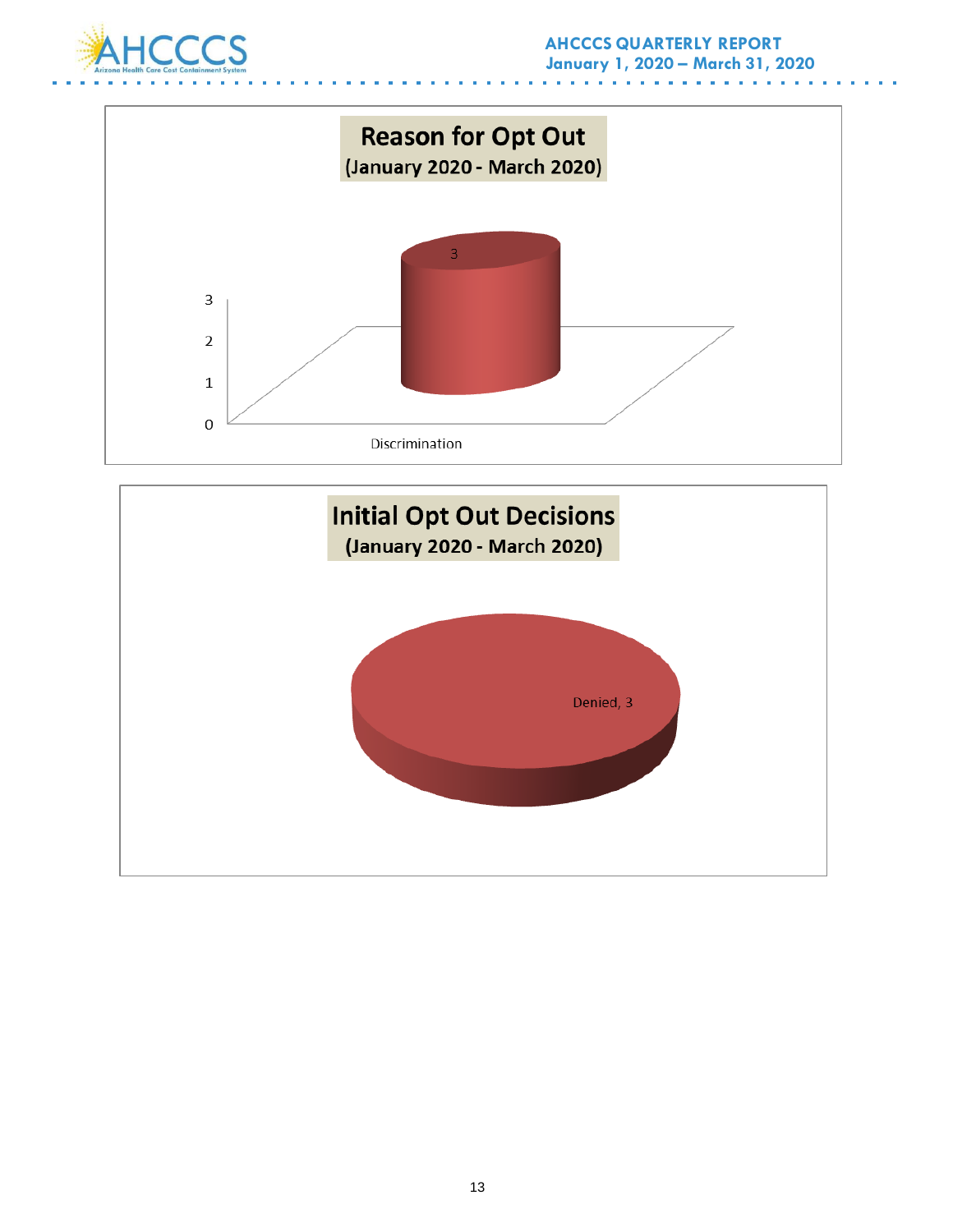

| One Appeal Filed in March 2020<br>Appeal Outcomes (January 2020 - March 2020) |           |               |         |
|-------------------------------------------------------------------------------|-----------|---------------|---------|
| <b>Approved</b>                                                               | Withdrawn | <b>Denied</b> | Pending |
|                                                                               |           |               |         |

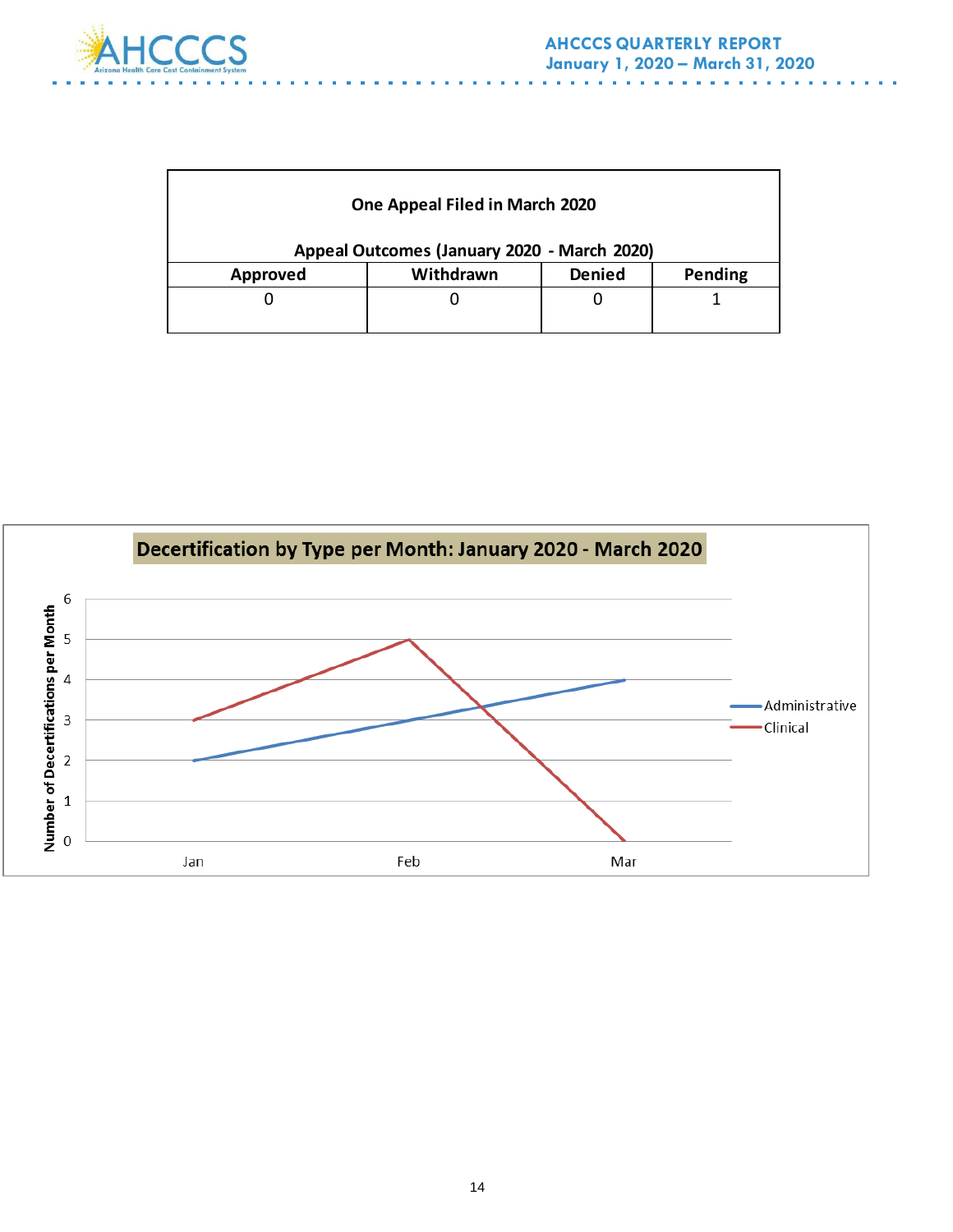

# **ATTACHMENT 2**

# **Quality Assurance/Monitoring Activity**

# **Demonstration/Quarter Reporting Period**

Federal Fiscal Quarter 2/2020 (January 1, 2020 – March 31, 2020)

 Prepared by the Division of Health Care Management April 2020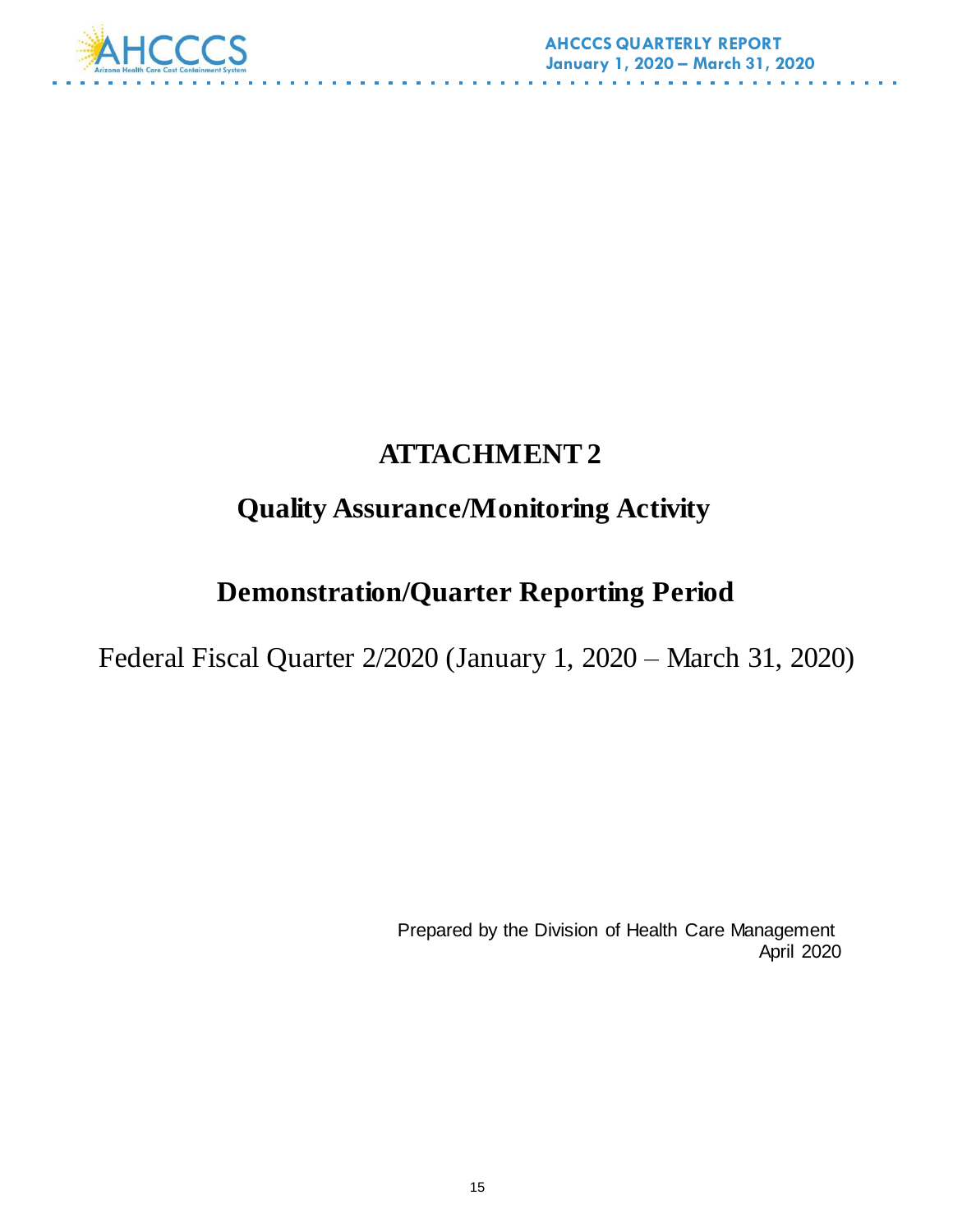

## **Introduction**

This report describes the AHCCCS quality assurance and monitoring activities that occurred during the second quarter of Federal Fiscal Year 2020, as required in STC 52 of the State's Section 1115 Waiver. This report also includes updates related to AHCCCS' Quality Assessment and Performance Improvement Strategy, in accordance with the Managed Care Act requirements. This report will highlight AHCCCS activities and goals for the statewide care delivery model that occurred predominately between January 1, 2020 and March 31, 2020 along with other activities related to ongoing quality and performance improvement during the quarter.

The reported activities will be those occurring under the oversight of AHCCCS Division of Health Care Management (DHCM), including Quality Management (QM), Performance Improvement (PI), Medical Management (MM), Maternal, Child Health/Early and Periodic Screening, Diagnostic and Treatment (MCH/EPSDT), System of Care, and the Arizona Long Term Care System (ALTCS). Additional activities within other areas of AHCCCS, such as Workforce Development, Office of Individual and Family Affairs (OIFA), Grants Management, Community Affairs, and Information Systems will also be reported, given their impact on quality and performance.

## **AHCCCS Strengths – Innovation and Community Involvement**

AHCCCS is continually reviewing opportunities to improve the effectiveness and efficiency of Arizona's health care delivery system, as well as the methods utilized to promote optimal health for members. There are teams throughout the Agency that promote innovation and transparency for both internal and external processes. Below is an update on efforts in which numerous AHCCCS teams are involved.

## **Innovative Practices and Delivery System Improvement**

**Ongoing Integration Strategies:** AHCCCS continues to augment the knowledge and understanding of behavioral health care by hiring additional expertise to support its workforce. In the first quarter of FFY 20, AHCCCS added key top level administrative positions including an additional Medical Director and a Chief Clinical Officer, who is a licensed Behavioral Health Professional. During January and February, the Medical Director and Chief Clinical Officer became instrumental in bringing their combined knowledge to build integrated care concepts and activities into existing AHCCCS policies and programming. In March, their expertise became especially valuable given the need to rapidly develop, implement, and oversee AHCCCS' response to the COVID pandemic. Together with other AHCCCS upper level management, AHCCCS focused on providing regularly updated information and expectations to its MCOs regarding member care during the initial stages of the pandemic.

AHCCCS acted as conduit between the Governor's Office, the Arizona Department of Health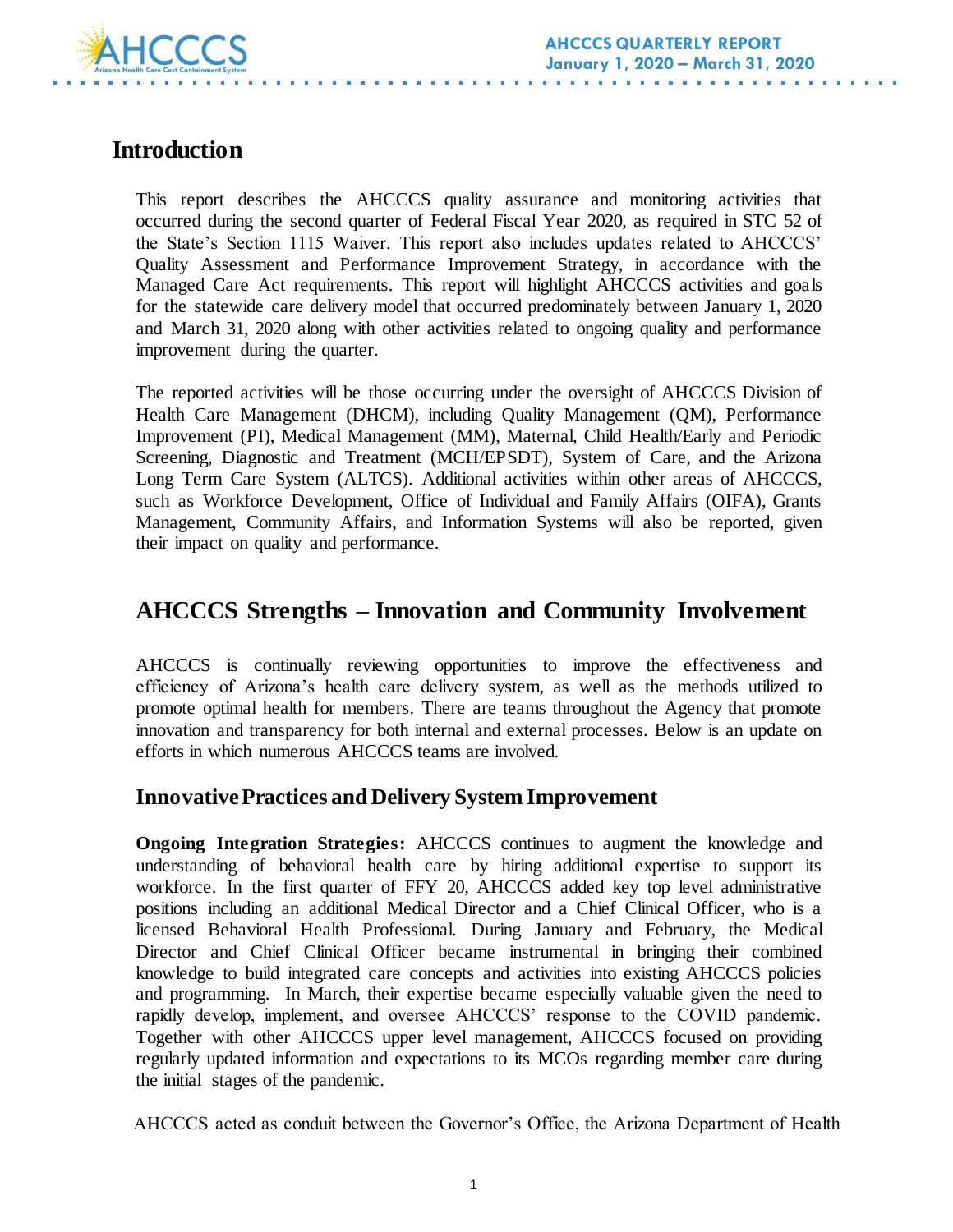

Services, the MCOs, and their providers to ensure that they, Community Stakeholders and AHCCCS members had the most up-to-date information possible, regarding service delivery guidelines and changes. Further, AHCCCS sought to limit provider burden and enhance access to care through a series of waiver requests aimed at ensuring high quality service delivery and facilitating member care through new and trying times.

An FAQ section was immediately established on the AHCCCS website and it continues to be updated regularly. The new Medical Director and Chief Clinical Officer, with support from the Chief Medical Officer (CMO) and a host of cross-divisional leaders and Subject Matter Experts (SMEs), were essential to development of the FAQs as well as issuance of broader programmatic and operations guidance in the following areas:

- General COVID-19 Ouestions
- Clinical Delivery
- Health Plan Requirements and Deliverables
- Health Plan and AHCCCS Fee-For-Service Programs Guidance
- Telehealth Delivery and Billing
- Billing and Claims
- Pharmacy and Supplies
- Rates
- Provider Enrollment Requirements
- Uninsured Testing

Specific examples of AHCCCS COVID-19 activities pertinent to all MCOs:

- AHCCCS is holding frequent meetings with the MCOs in order to disseminate information and to discuss challenges or barriers experienced by the MCOs. Based on approval from CMS, AHCCCS relaxed Prior Authorization requirements in order to facilitate the needs of the membership. Prior to the COVID-19 emergency, AHCCCS was in the process of updating the telehealth policy. Due to the emergency, all services that are clinically able to be furnished via telehealth modalities will be covered by AHCCCS throughout the course of the COVID-19 emergency. Guidance was given to the MCOs to inform the treating provider to follow clinical best practices and use clinical judgement to determine what services can reasonably be provided via telehealth versus what services must be provided in-person.
- AHCCCS received federal approval to implement programmatic changes, including the suspension of Pre-Admission Screening and Annual Resident Review (PASRR) Level I and Level II Assessments during the COVID-19 emergency. AHCCCS continues to monitor and make system updates as needed during this emergency.
- AHCCCS has relaxed requirements for certain on-site audits, but maintains requirements for several reports, such as notification of Quality of Care Concerns, Incident/Accident/Death reports, and Seclusion and Restraint reports.

**AHCCCS Complete Care:** As of the second quarter of FFY20, the focus with the integrated care contracts has been to continue monitoring for consistency and divergence across all MCOs contracted throughout Arizona. Strategies persist to secure evaluation of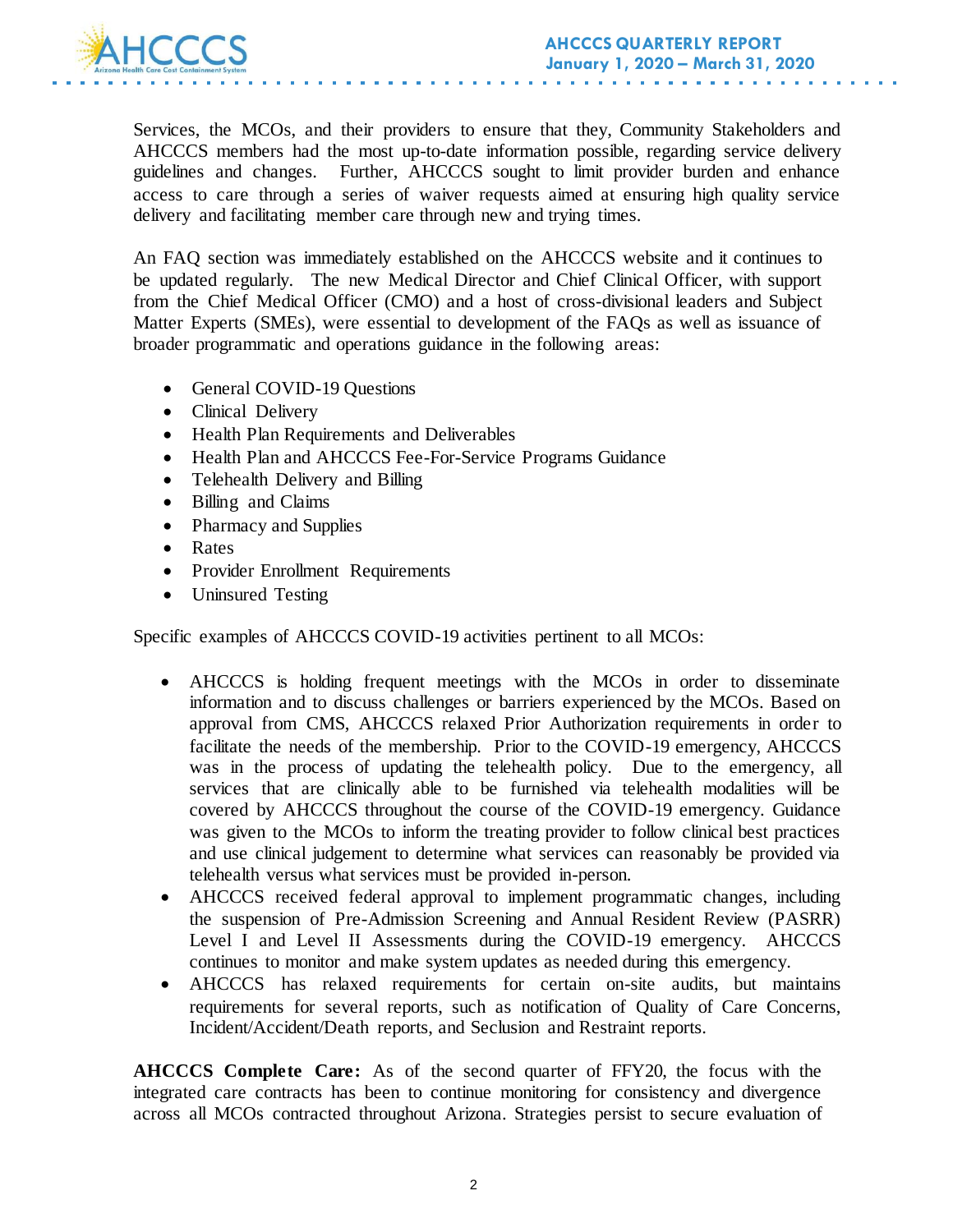

network adequacy, contract compliance, service delivery, care coordination, and use of evidence-based models.

Efforts began during the first quarter to formally address MCO adherence to AHCCCS policies via development of revised Operational Review tools that will identify requirements for integrated care. During the second quarter, AHCCCS has maintained its activities to modify existing policies to ensure they incorporate integrated care procedures and methods.

**ALTCS/DDD:** Following implementation of DDD's new subcontracted integrated MCOs on October 1, 2019, AHCCCS has maintained its meetings with DDD to discuss any issues or concerns related to implementation of the new model, with technical assistance provided as necessary. During the second quarter, AHCCCS worked collaboratively with DDD to ensure compliance with the Mental Health Parity Act, due to implementation of the integrated model as of October  $1<sup>st</sup>$ .

Although the Direct Care Worker (DCW) Training Program has been in effect since 2013, due to COVID 19 concerns, AHCCCS has suspended the 90-day training requirement, thus allowing DCWs to provide care while receiving training. During this time AHCCCS encourages the agencies to utilize remote learning opportunities to support the DCWs then evaluate in-person skills following the COVID-19 emergency.

**ALTCS/EPD:** As reported in previous quarterly reports, the ALTCS/EPD contracts were designed to utilize a fully integrated care perspective at both the systemic and direct care levels (e.g. use of community-based health homes, electronic health records, coordinated case management, and holistic treatment of behavioral and physical health). During Q2 and Q3 of FFY 19, AHCCCS completed first-round Operational Reviews that focused on the contract implemented as of October 1, 2017.

For the first quarter of FFY 20, AHCCCS completed reviews to determine necessary Corrective Action Plans (CAP) for the ALTCS/EPD plans. Focus of the Operational Review CAPs included:

- MCH/EPSDT: Processes to improve provider outreach and compliance for ALTCS/EPD children that are eligible for EPSDT services
- Medical Management: Processes to monitor timeliness of authorization process; appropriate discharge planning, behavioral health service utilization, timely delivery of ALTCS services to newly enrolled members
- ALTCS Case Management: Processes related to ALTCS case management components including service plan development, review and reassessment, coordination of care, brokerage of services, and member advocacy to assist ALTCS members in achieving highest possible functional levels
- Quality Management: Processes to improve quality management training, incident investigation reporting and tracking, as well as processes to improve monitoring of Controlled Substances Prescription Monitoring Program (CSPMP)
- Performance Improvement: Processes to support optimized health outcomes for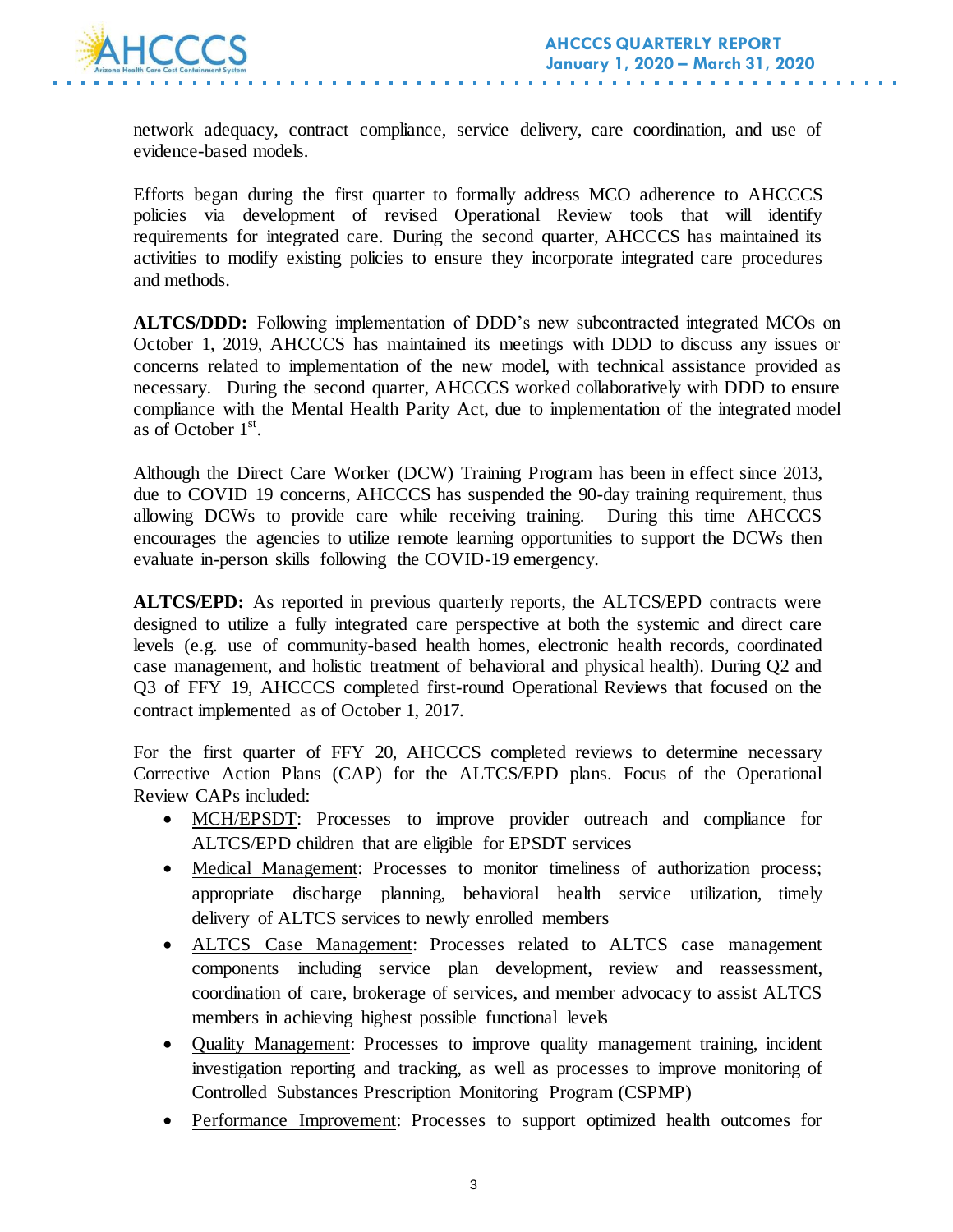

members, including performance measures, performance improvement projects, and community engagement

For ALTCS Case Management, all three Elderly and Physical Disability (EPD) plans required Corrective Action Plans. Since the last reporting period, all CAPs were accepted and closed.

## **Stakeholder Involvement**

The success of AHCCCS remains attributable to concentrated efforts by the Agency to cultivate partnerships with its sister agencies, contracted MCOs, providers, and the community. AHCCCS maintains these ongoing collaborations to address common issues and maintain or improve high quality health care delivery to Medicaid recipients and KidsCare members, including those with special health care needs. Concentrated efforts persist to include stakeholder and member feedback in most facets of Agency operations, including Policy Committee, quarterly Quality Management meetings related to the adult/child systems of care, and separate quarterly meetings for Maternal Child Health/EPSDT and Medical Management requirements.

Ongoing advisory councils and specialty workgroups, such as the Behavioral Health Planning Council and the Office of Individual and Family Affairs (OIFA) remain in operation. These two entities continue to work in tandem to ensure stakeholder involvement and feedback occurs on a regular basis.

#### **Behavioral Health Continuum of Care Stakeholder Workgroup:**

AHCCCS began a Behavioral Health Continuum of Care Stakeholder Workgroup in 2019, which culminated in a January 2020 summary report. This report outlined recommendations and concerns addressed during quarterly meetings held in 2019. One of the major ideas from the Stakeholder workgroup identified the need to have distinct subworkgroups that focus on three primary populations: (1) persons living with a Serious Mental Illness (SMI), (2) children, (3) adults with General Mental Health/Substance Use (GMHSU) concerns. Within each sub-workgroup, discussions centered on the unique service delivery needs of these primary populations. Recommendations were tendered and elevated to AHCCCS administration.

#### **Behavioral Health Planning Council:**

Each state is required to establish and maintain a Behavioral Health Planning Council to carry out the statutory functions as described in 42 U.S.Code 300x-3 for adults with Serious Mental Illness, individuals with a Substance Use Disorder (SUD), and children with Severe Emotional Disturbance (SED).

The mission of the Arizona Behavioral Health Planning Council is to advise the state in planning and implementing a comprehensive community-based system of Behavioral Health and Mental Health Services. The majority (51% or more) of a state's planning council should be comprised of members and family members. This Council is mandated to perform the following duties:

To review plans provided to the Council by the State of Arizona and to submit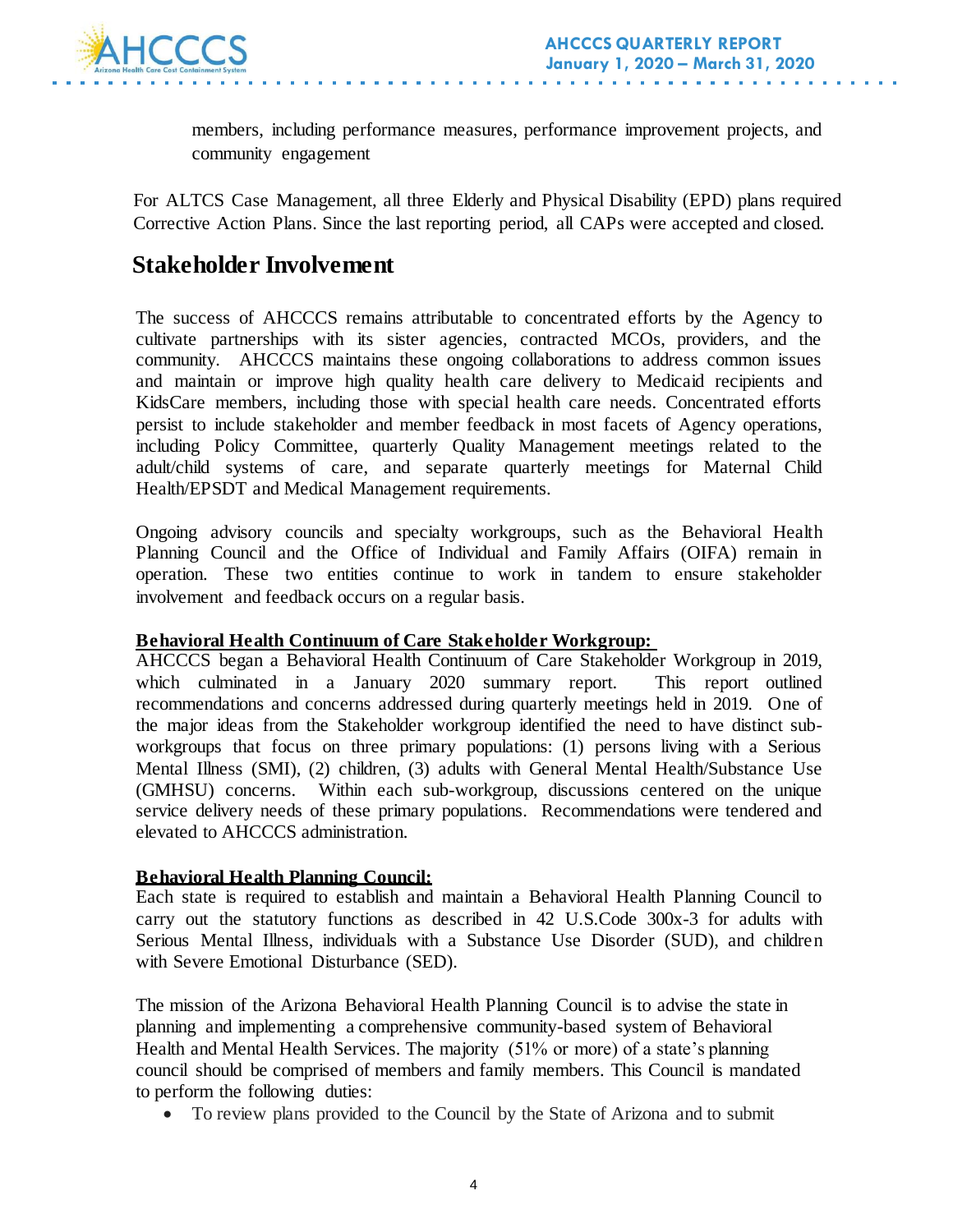

to the State any recommendations of the Council for modifications to the plans

- To serve as an advocate for adults with a serious mental illness, children with a severe emotional disturbance, and other individuals with mental illnesses or emotional problems
- To monitor, review and evaluate not less than once each year the allocation and adequacy of mental health services within the State

The State's Behavioral Health Planning Council ensures collaboration among key state agencies and facilitates member input into the state's mental health services and activities. During the second quarter of FFY 20, Council membership increased by two members.

#### **Office of Individual and Family Affairs:**

The OIFA has maintained an ongoing advisory council, inclusive of all stakeholders, since 2010. The OIFA defines Community Engagement as "*Educating and sharing information through interactions with external stakeholders at meetings, trainings, community events, conferences, committees, workgroups and one-on-one interactions*". OIFA has increased its monthly average engagements from 600 to over 700 per month.

One strategy for engaging the community includes publishing weekly newsletters, which offer updates on AHCCCS policies and activities to more than 2,000 community stakeholders. Recent newsletters have included information on:

- Arizona's Response to COVID-19
- AHCCCS Competitive Contract Expansion
- Access to Continued Education for Peer Support Specialists and Family Support Specialist
- Making Tribal Consultation/Public Comment on AHCCCS Policies accessible to community members
- Community Resources

The OIFA regularly hosts Community Forums engaging with members and family members statewide, to inform the community **and** gather feedback on the upcoming AHCCCS initiatives. These forums allow for Q&A from stakeholders and provide AHCCCS with opportunities to gather responses on specific questions related to member health and or changes in the system of care. During this quarter we held:

- 7 Forums on the Future of RBHA Services
- 3 Forums on the Future of RBHA Services with COVID-19 updates
	- o 358 Stakeholders (via these forums) reached
		- 89 in-person attendees
		- **287** virtual attendees

In February, OIFA developed The OIFA State Strategic Plan for 2020-2023. This plan outlines the focus and goals for the AHCCCS OIFA to identify and remove barriers through education and continue to incorporate community voice in the improvement of Arizona's Health Care System.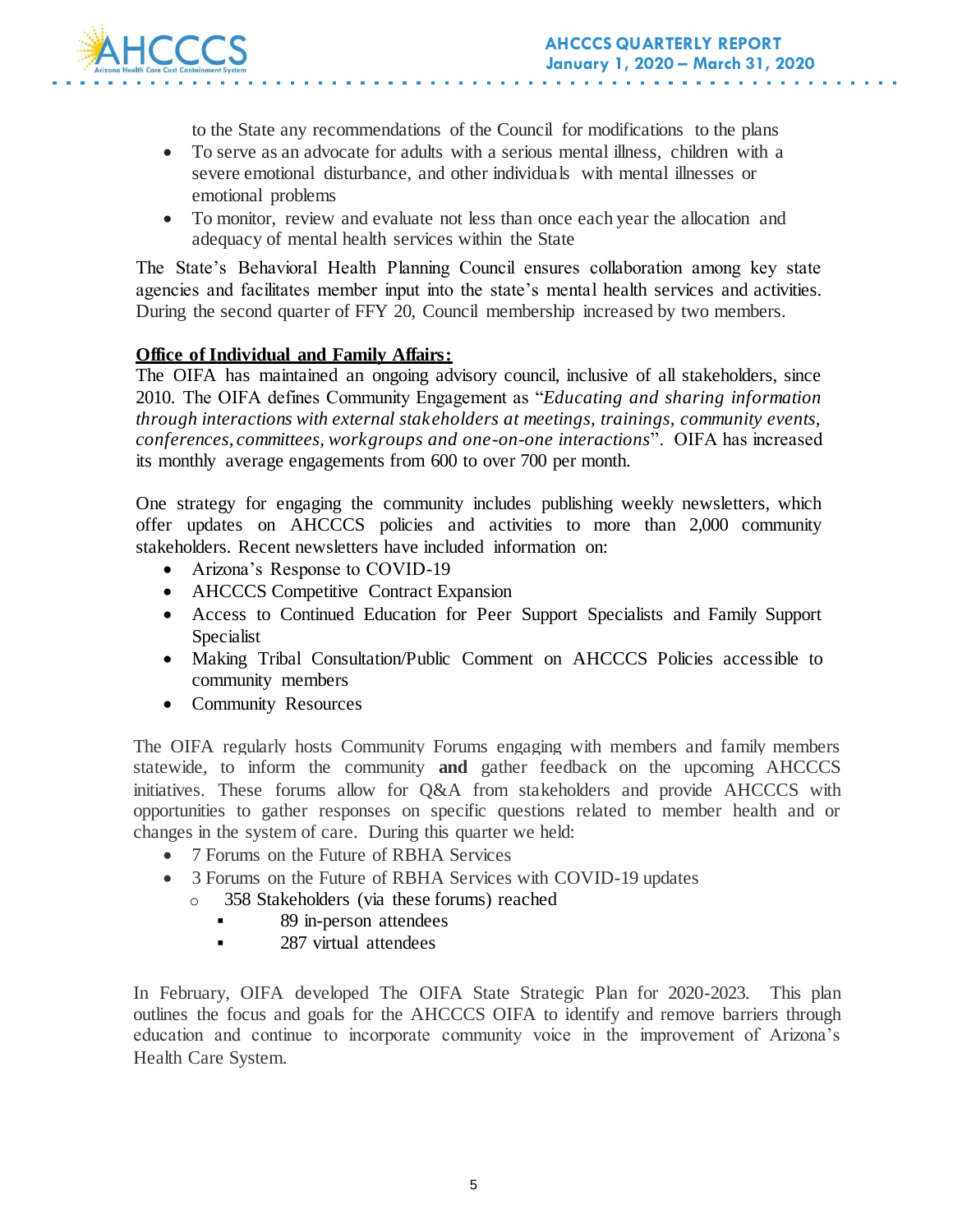

#### **Arizona Stakeholders and AHCCCS MCH/EPSDT:**

The MCH/EPSDT team is able to further efforts toward increasing statewide capacity for screening, referral and access to early intervention services by working with various State agencies, such as those listed within the table below.

| Arizona Department of Health Services<br>(ADHS)                         | Arizona Early Intervention Program (AzEIP)                                         |
|-------------------------------------------------------------------------|------------------------------------------------------------------------------------|
| ADHS Arizona Women, Infants, and<br>Children's Program (WIC)            | Arizona Head Start Association                                                     |
| <b>ADHS Bureau of Tobacco and Chronic</b><br><b>Disease</b>             | Arizona Health-E Connection/Health<br><b>Information Network of Arizona</b>        |
| <b>ADHS Bureau of USDA Nutrition Programs</b>                           | Arizona Medical Association                                                        |
| <b>ADHS Cancer Prevention and Control Office</b>                        | Arizona Newborn Screening Advisory<br>Committee                                    |
| ADHS Children with Special Health Care<br><b>Needs</b>                  | Arizona Perinatal Trust                                                            |
| <b>ADHS Emergency Preparedness Office</b>                               | Arizona Strong Families                                                            |
| <b>ADHS Immunization Program and Vaccines</b><br>for Children Program   | <b>Attorney General's Health Care Committee</b>                                    |
| ADHS Office of Environmental Health -<br><b>Targeted Lead Screening</b> | <b>First Things First</b>                                                          |
| <b>ADHS Office of Newborn Screening</b>                                 | <b>Healthy Mothers/Healthy Babies</b>                                              |
| ADHS/HSAG Statewide Workgroup on<br>Psychiatric Inpatient Readmissions  | <b>Injury Prevention Advisory Council</b>                                          |
| Arizona Chapter of the American Academy of<br>Pediatrics                | National Alliance on Mental Illness (NAMI)                                         |
| Arizona Department of Child Safety                                      | Task Force on Prevention of Prenatal<br><b>Exposure to Alcohol and other Drugs</b> |
| Arizona Diabetes Steering Committee                                     | The Arizona Partnership for Immunization<br>(TAPI)                                 |

A continuing example of MCH interagency involvement has included staff participation with the Task Force on Prevention of Prenatal Exposure to Alcohol and other Drugs. AHCCCS involvement has demonstrated its commitment to addressing substance use in pregnant women, neonatal effects of substance use and importance of early intervention to reduce long term effects of substance use.

The table below profiles other activities for the Maternal Child Health Department, as of the  $2<sup>nd</sup>$  quarter. The table demonstrates continued community involvement with the Governor's Goal Council on Strategic Initiatives. Many of the activities within this table relate to ongoing grant performance for opioid and substance use treatment that is currently under AHCCCS purview.

| <b>INITIATIVE</b>                                                             | <b>LEAD AGENCY</b> | <b>AHCCCS INVOLVEMENT</b>    |
|-------------------------------------------------------------------------------|--------------------|------------------------------|
| <b>Maternal Mortality Review Committee</b><br>ARS 36-3501 (Component Of Child | ADHS               | Representation/Participation |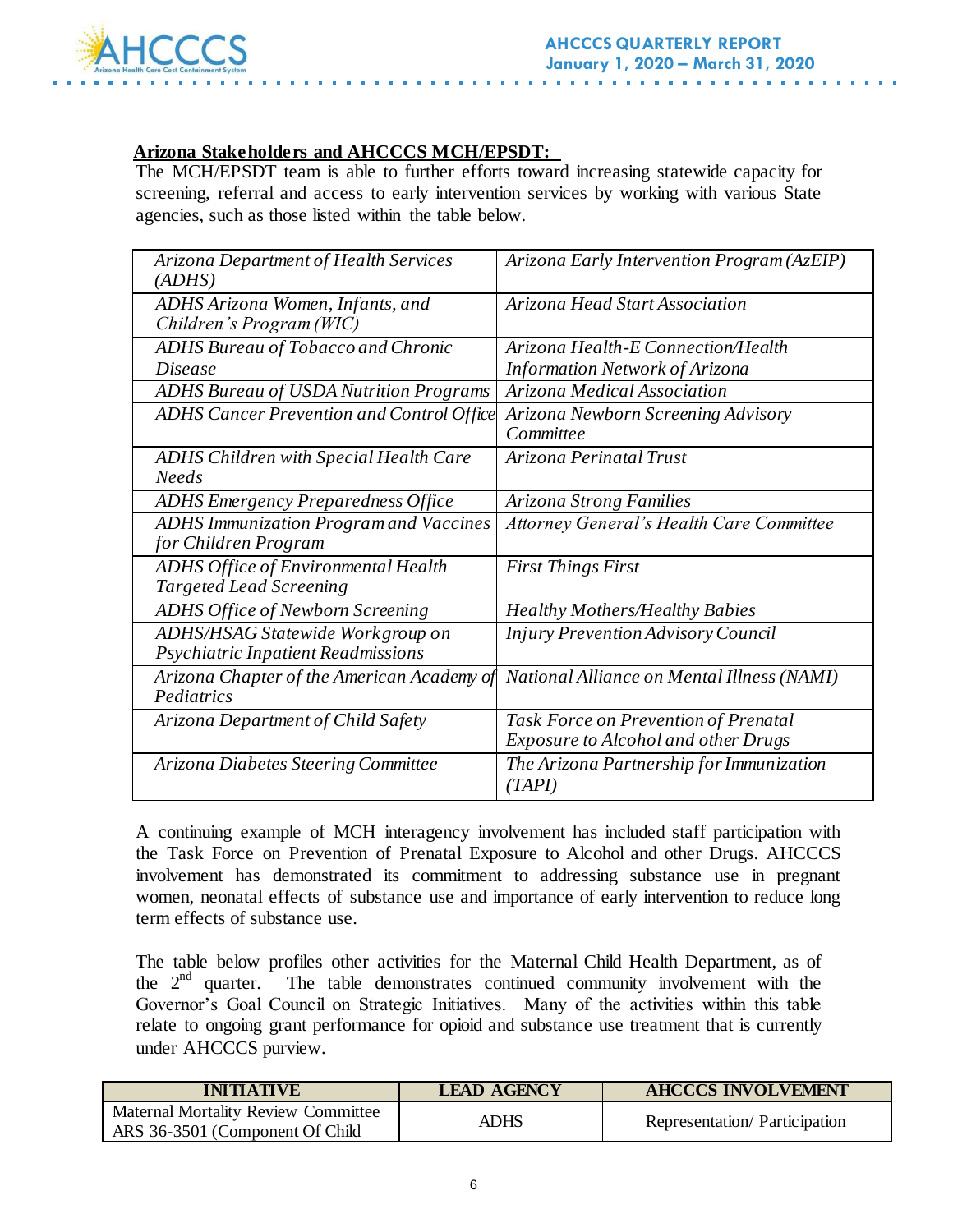

| Fatality Review)                                                                |                                 |                                                   |
|---------------------------------------------------------------------------------|---------------------------------|---------------------------------------------------|
| Maternal Health Task Force                                                      | <b>ADHS</b>                     | Representation/Participation                      |
| Maternal Mortality Breakthrough<br><b>Action Plan</b>                           | Governor Health<br>Goal Council | Representation/Participation                      |
| SB 1040 Advisory Committee On<br>Maternal Fatalities And Morbidity              | Arizona Legislature             | Representation/Participation                      |
| Maternal Health Innovation Grant<br>$($2.1M$ / year over five $(5)$ years)      | <b>HHS</b>                      | Letter Of Support<br>Representation/Participation |
| <b>Maternal Mortality Grant</b><br>(\$450K/year over five (5) years)            | CDC                             | Letter Of Support<br>Representation/Participation |
| <b>Task Force On Preventing Prenatal</b><br>Exposure To Alcohol And Other Drugs | <b>ADHS</b>                     | Representation/Participation                      |
| <b>SUD Block Grant</b>                                                          | <b>AHCCCS</b>                   | Lead                                              |
| SB 1290                                                                         | <b>AHCCCS</b>                   | Lead/Chair of Committee                           |

#### **Arizona Stakeholder and ALTCS Case Management Unit:**

The AHCCCS ALTCS Case Management Unit also partners with a large number of community stakeholders:

| Statewide Independent Living Council              | <b>DES/DDD</b> Employment Specialists             |
|---------------------------------------------------|---------------------------------------------------|
| Long Term Care Ombudsman                          | Governor's Advisory Council on Aging              |
| Regional Center for Border Health                 | AARP                                              |
| ARC of Arizona                                    | <b>Easter Seals Blake Foundation</b>              |
| Rehabilitation Services Administration            | Arizona Health Care Association                   |
| <b>Raising Special Kids</b>                       | Governor's Office on Aging                        |
| UCP of Southern Arizona                           | Sonoran University Center on Excellence in        |
|                                                   | Developmental Disabilities                        |
| Arizona Association for Providers for People with | Arizona Autism Coalition                          |
| <i>Disabilities</i>                               |                                                   |
| Aging and Disability Resource Center              | Office of Children with Special Health Care Needs |

Relative to the above table of stakeholders, ALTCS/EPD staff still interface with the Arizona Health Care Association and Arizona Department of Health Services to clarify licensure standards for nursing facilities that serve individuals with behavioral health needs. The focus is to ensure that nursing facilities and AHCCCS ALTCS/EPD MCOs have consensus regarding licensure and service delivery requirements. The focus of the discussions involves clarification of definitions related to behavioral health service delivery that can be provided in nursing home settings.

## **Identifying Priority Areas for Improvement**

AHCCCS has established an objective, systematic process for identifying priority areas for improvement. This process involves a review of data from both internal and external sources. Two considerations drive decisions for identification of priority areas: (1) the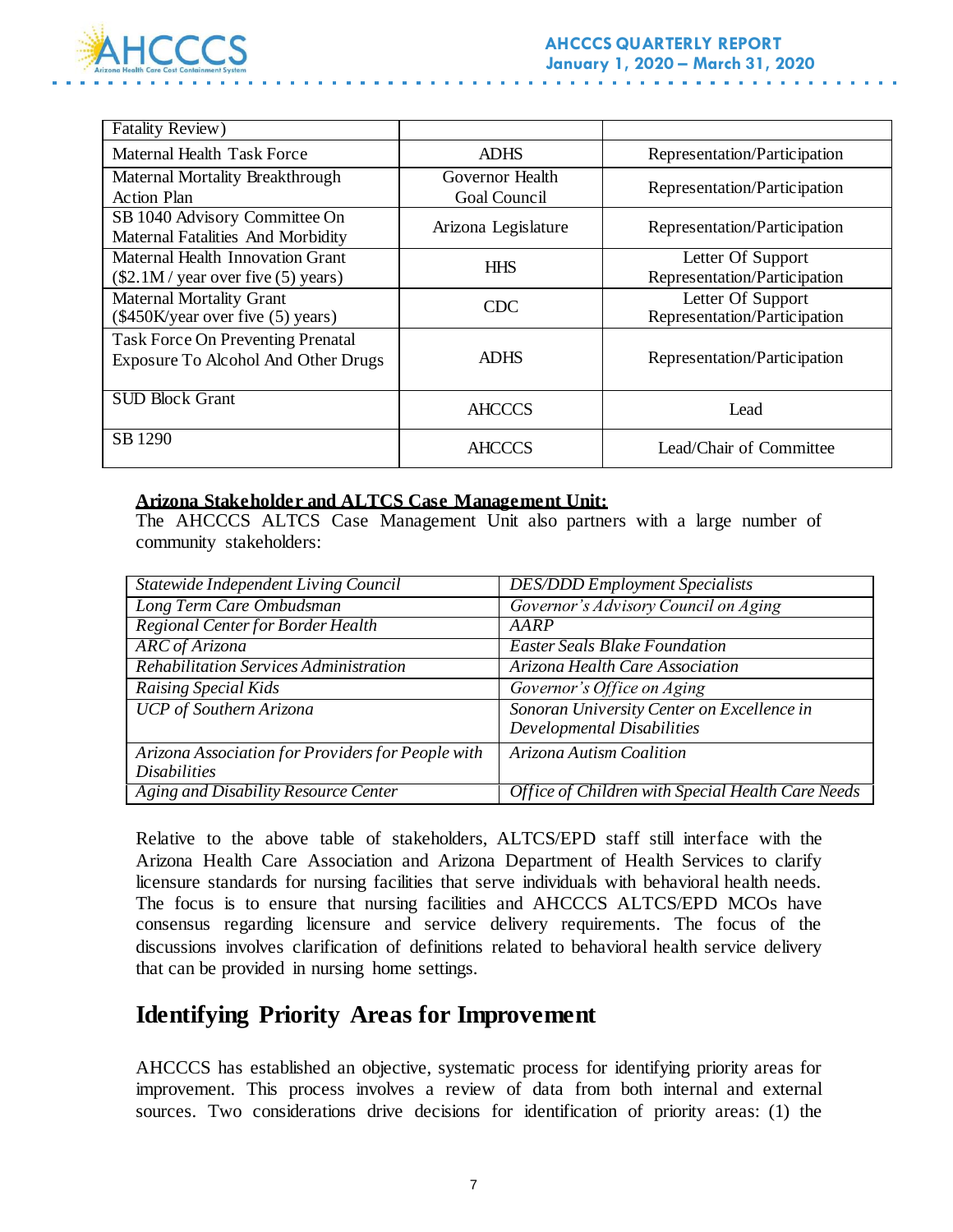

focused initiative has elements that are actionable; (2) there is potential for enhanced quality improvement, member satisfaction and system efficiencies. MCO input is also sought as part of the identification process when prioritizing areas for improvement.

The process persists in taking into account such factors as: (1) the prevalence of a particular condition and the population affected, (2) the resources required by both AHCCCS and its MCOs to conduct studies and shape improvement, (3) whether focus areas are currently priorities of CMS or state leadership and/or can be combined with existing initiatives, and (4) the feasibility of CMS priorities to be combined with current initiatives.

Beginning in FFY 19 and moving into Q1 of FFY 20, a key performance improvement strategy has been to realign performance measures according to CMS Child and Adult Core measures sets. AHCCCS prioritized performance measures that are specific to CMS Child and Adult Core Set measures and select National Committee for Quality Assurance (NCQA) Healthcare Effectiveness Data and Information Set (HEDIS) measures in the MCO Contract and will monitor MCO performance against those methodologies.

## **Ongoing Initiatives:**

#### **Collaboration with the Department of Child Safety:**

AHCCCS is sustaining its efforts to improve physical and behavioral health care for children in the foster care system that are served under the Comprehensive Medical and Dental Program (CMDP), Arizona's Medicaid plan for children in Arizona's Foster Care system. AHCCCS continues to engage and administer oversight to the RBHAs that provide behavioral health services to these children via the activities listed below:

- Ongoing oversight to ensure regular collaboration with the Arizona Department of Child Safety (DCS), CMDP, and the RBHAs,
- Development and eventual publication of a policy to outline requirements for Therapeutic Foster Care (previously known as Home Care Training to Home Care Client or "HCTC"). The intent of the policy is to standardize and strengthen training, supervision, and prior authorization procedures across the state,
- Reduction of DCS shelter placements for foster children (e.g. number of days in shelter, number of different shelter placements),
- Reduction of placement disruptions with completion of quarterly reviews for children with high number of placements,
- Establishment of reports to monitor and trend placement frequencies and disruptions,
- Strengthening the 72 hour rapid response process, which requires that a behavioral health service provider be dispatched within 72 hours to assess a child's immediate behavioral health needs. Referrals are completed to obtain additional services through the behavioral health system
- Strengthen AHCCCS policies related to timely and appropriate delivery of services to both foster and adoptive children.

AHCCCS has begun to regularly report outcomes for children in CMDP on its website.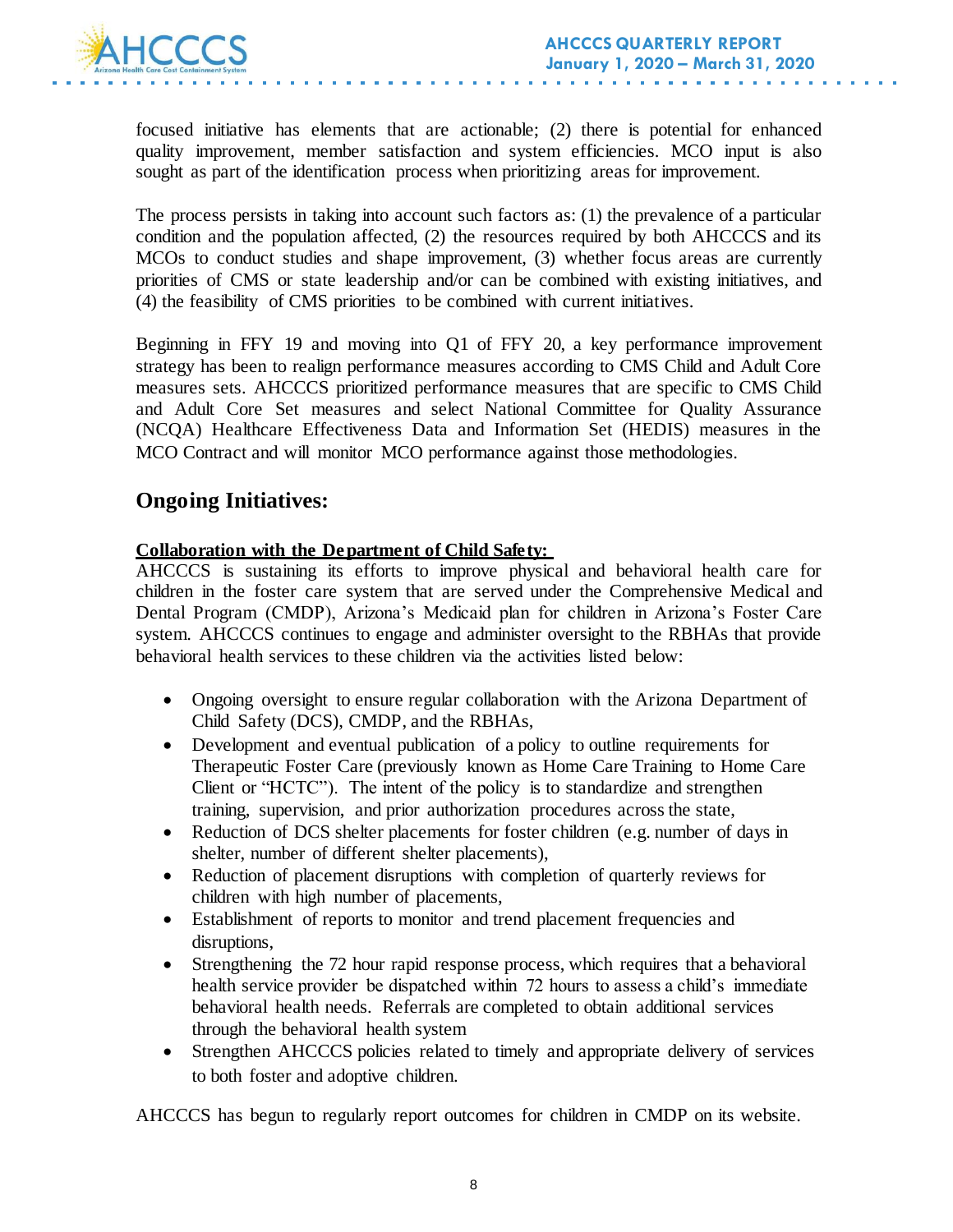

These reports summarize the above objectives through quarterly dashboard updates. Specific metrics include, but are not limited to:

- CMDP enrollment (i.e. out-of-home placements) and shelter placement rates
- Enrolled/Served rates Percent of enrolled children that receive behavioral health services
- Rapid Response utilization and timeliness
- TFC utilization including average length of stay
- Utilization of crisis and respite services
- Service timeliness and communication volume (as required in policy)

#### **Behavioral Health Audit Tool:**

During 2017, AHCCCS began an initiative to develop a consistent, statewide tool and process for monitoring behavioral health service delivery. Initially, contracted RBHA staff were brought together to evaluate relevancy of current requirements. Feedback from these meetings was used to build two draft tools, one for children and one for adults. These tools were further reviewed by the newly contracted ACC plans and ALTCS plans to ensure understanding of the tool requirements and expectations. Ultimately, the tools were finalized such that all providers will be audited by a statewide, standardized set of tools (i.e. one for children, one for adults).

The audit process will be conducted over two six month cycles during the year. Final implementation of the audit tool process began as of October 1, 2019, with providers being audited using the standardized tools. Results for the first six month cycle will be due April of 2020.

#### **Workforce Development (WFD):**

In 2016, AHCCCS began an organized statewide campaign designed to assist its acute MCOs, behavioral health and long term care provider networks to develop their workforce. With the overall goal of acquiring and retaining the most interpersonally, clinically, culturally, and technically capable healthcare workforce, AHCCCS created an Office of Healthcare Workforce Development to oversee the workforce development efforts of all MCOs (ACC, RBHA, ALTCS/EPD and DDD). In anticipation of an upcoming integration effort that will move management of behavioral health services for CMDP kids from the RBHAs to an integrated CMDP product, the Office of Healthcare Workforce development is reopening AHCCCS' Workforce Development Policy to ensure that CMDP and its provider workforce are adequately monitored and supported.

The ACC/RBHA Health Plan Alliance, a collaborative group sponsored by the AZ Association of Health Plans and consisting of the Workforce Development Administrators of all ACC and RBHA health plans, continues managing 26,000 users of the single, statewide learning management system, In addition the Alliance persists in the long term project of establishing standard job and service specific competencies and creating uniform orientation and basic education and training programs for provider staff. In 2019, the Workforce Development Operations of all ACC and RBHA MCOs required each provider organization to submit an initial workforce development assessment and plan. In 2020, the Workforce Development Operations are using the results of the providers' assessment and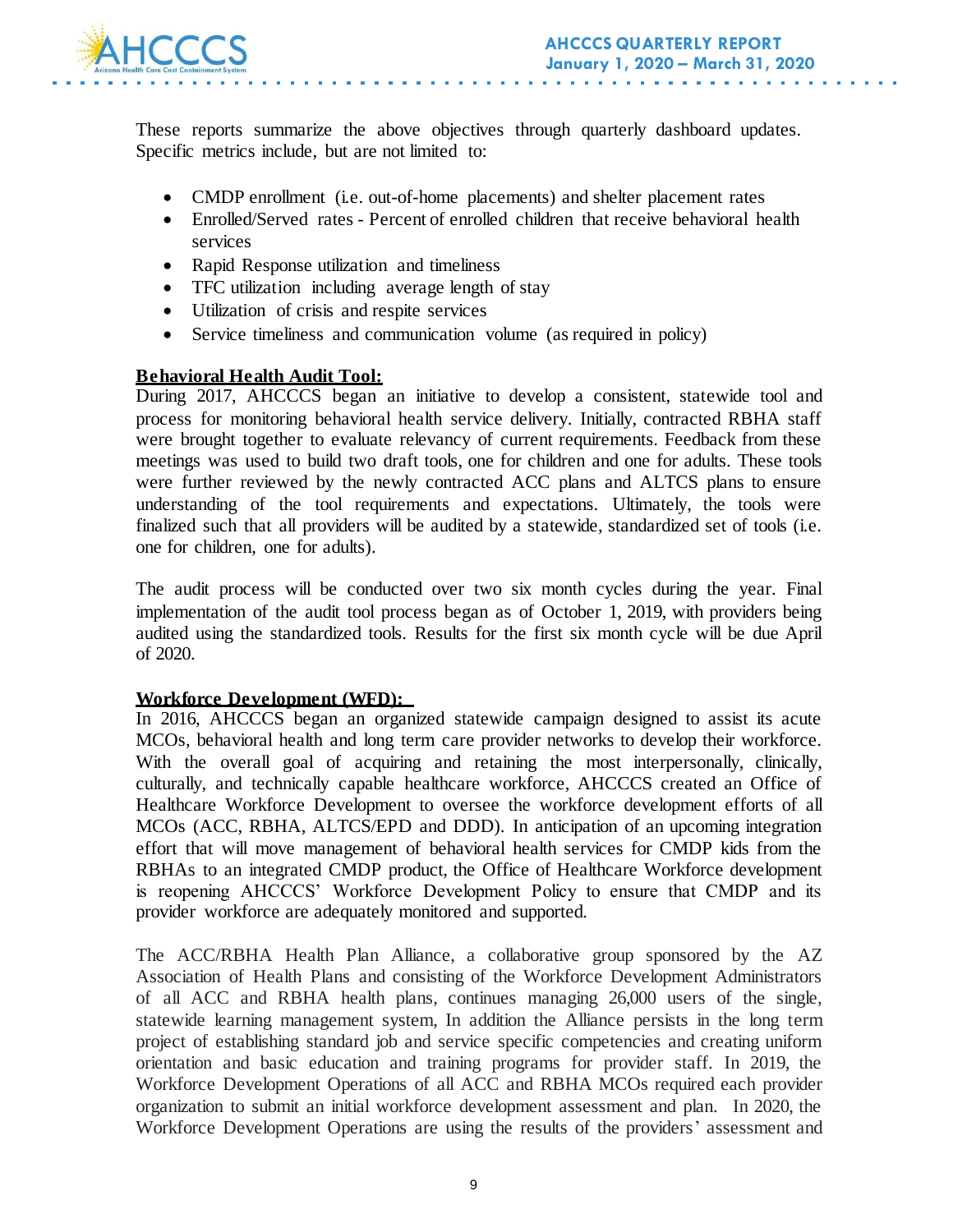

plans to inform their network and collective statewide workforce development plans and initiatives.

The ALTCS EPD and DDD Health Plan Alliance continue to work in partnership with providers and industry leaders to address the impending shortages of direct care/direct support workers. AHCCCS, the ALTCS Alliance, the NCIA Board, and leaders from the assisted living and in-home care industries are working to implement new legislation that increases reciprocity in training and testing between in-home care and assisted living caregivers, thus allowing workers the flexibility to move between settings. The Alliance has also created unique partnerships with secondary education sectors to bring newly graduated students into the long term care workforce as direct care workers. With support of AHCCCS and the ALTCS Workforce Development Advisory Committee and the Workforce Development Alliance of the four EPD/DDD MCOs are jointly contracted with PHI International. This relationship allows creation of an Arizona specific survey of the unlicensed Direct Service caregiver personnel. The survey is intended to achieve two goals: (1) Describe the reasons that caregivers both stay and leave their jobs and (2) Assist leaders of long term care service agencies to develop more personalized strategies to improve retention.

In early 2020, AHCCCS began implementing the HCBS rules for long term care residential and non-residential settings. To support the provider community an extensive four-phased education, training and technical support program was developed. Using an on-line "virtual conference" format, the program began in January with an orientation to the HCBS rules, the implementation process and schedule. Phase 2 began in February with a training session in the self-assessment tools designed for the various types of program environments. Phase 3 was scheduled to begin in March but was interrupted when the COVID-19 pandemic dramatically curtailed the implementation process. When the HCBS implementation process resumes Phase 3, a series of setting-specific sessions led by a panel of providers who have made changes in practices that align closely with the intent of the HCBS rules, will lead off the effort.

During Q2, the ALTCS Workforce Development Administrators finalized efforts involving significant activity with AHCCCS staff, community workgroups and providers to implement practice changes developed as a result of a Governor's Executive Order issued in 2019 to address protections for individuals with disabilities. The Abuse and Neglect Prevention Task Force was appointed to carry out the mission of this Executive Order. The task force delivered its recommendations, to be implemented by October 1, 2020. These recommendations include suggested practice changes (e.g. to create training scenarios for staff to develop their recognition of abuse and/or neglect) developing, supervising and supporting the residential, in-home and family caregiver workforce (e.g. addressing caregiver burnout).

Finally, AZ Healthcare Workforce Alliance, consists of all Health Plans and furthers its focus on strategic issues facing Arizona's development of a workforce that can extend across Arizona and offer high quality healthcare to those in need.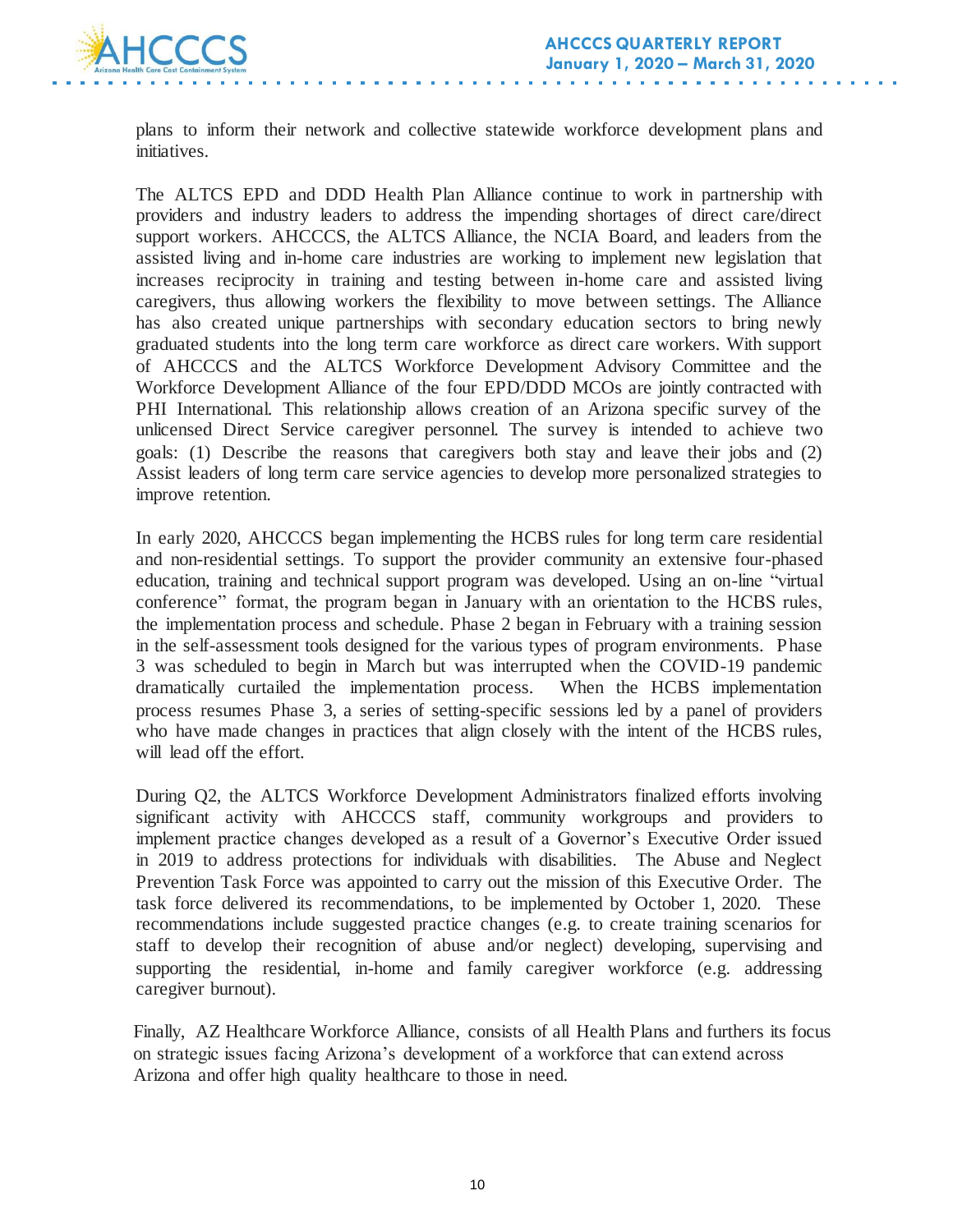

## **Community Initiatives:**

### **Behavioral Health in Schools:**

AHCCCS has partnered with the Arizona Department of Education on two innovative, ongoing projects. The first is the SAMHSA-funded Project AWARE, which increases access to suicide prevention trainings in public schools. It is estimated some 12,000 Arizonans will receive training during the five-year grant period. Further, AHCCCS works with the Department of Education through an on-going interagency service agreement to provide further funding for mental health trainings of teachers. In the first year of this funding, more than 350 school staff participated. Finally, AHCCCS has incentivized providers to partner with schools to provide behavioral health services on campus. We have seen more than a 200% increase in these services in the last year as a result.

**AHCCCS Opioid Initiative:** The overarching goal of this initiative is to reduce the prevalence of Opioid Use Disorders (OUD) and opioid-related overdose deaths. The initiative approach includes advancing and supporting state, regional, and local level collaborations and service enhancements, plus development and implementation of best practices to comprehensively address the full continuum of care related to opioid misuse, abuse, and dependency. Strategies include:

- Increasing access to Naloxone through community-based education and distribution, as well as a co-prescribing campaign for individuals receiving opioid prescriptions in excess of 90 morphine equivalent daily doses and combinations of opioids and benzodiazepines
- Increasing access to participation and retention in Medication Assisted Treatment
- Increasing access to recovery support services
- Reducing the number of opioid-naïve members unnecessarily started on prescription opioid pain management
- Promoting best practices and improving care process models for chronic pain and high- risk members

AHCCCS continues to revise policies as changes are dictated by current contract, State regulation, grant requirements, and best practices.

AHCCCS' Medication Assisted Treatment: The Prescription Drug Opioid Addiction Program (MAT-PDOA) grant focuses on the need for medication assisted treatment to treat opioid use disorder for adults involved with the criminal justice system. This program has three primary goals:

- Create a bridge to connect those incarcerated to treatment services when reentering into the community
- Reduce stigma associated with MAT for individuals in the criminal justice system
- Support individuals participating in drug courts, probation and parole

Based on the most current numbers available from January 1, 2017 through February 29, 2020, the MAT PDOA program has enrolled 269 participants to receive services. Among those enrolled, program outcomes include reductions in crimes committed, nights spent in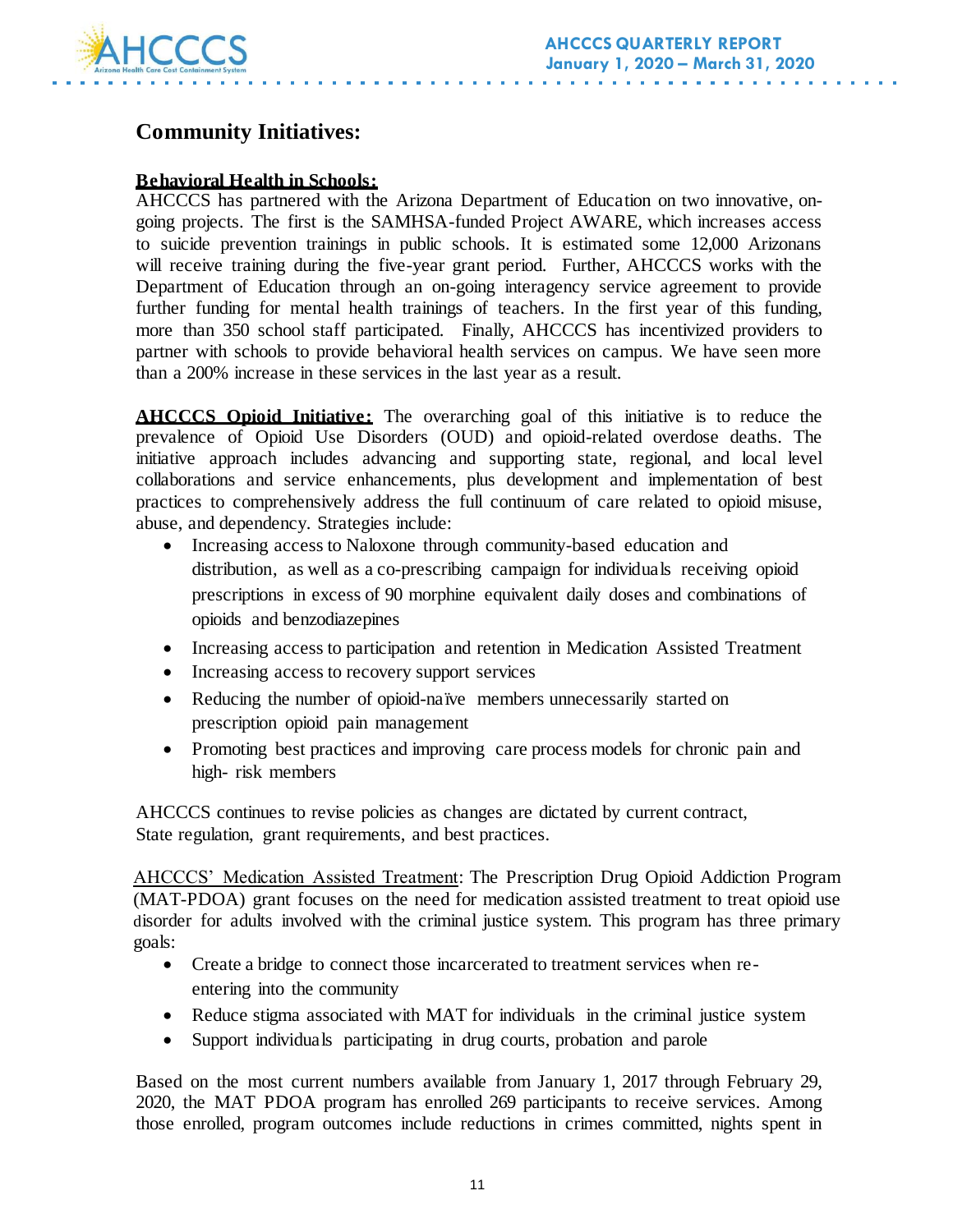

jail, and drug-related arrests, with preliminary data showing the following:

- 59% reduction in crimes committed
- 55% reduction in nights spent in jail
- 33% reduction in arrests
- 43% reduction in drug arrests

MAT PDOA providers have expanded collaboration and engagement efforts with Correctional facilities, Re-entry Centers, Department of Parole, Department of Probation and Drug Courts. The program has also produced an increase in gainful employment, housing and treatment retention. This grant ended on February 29, 2020.

The Opioid State Targeted Response (STR) grant and the State Opioid Response (SOR) grant were awarded to AHCCCS in May 2017 and September 2018, respectively. These grants are designed to enhance community-based prevention, treatment, and recovery, including 24/7 access to treatment sites in "hotspot" areas through Arizona. Additional Opioid Treatment Programs (OTPs) have extended hours, thereby increasing the availability of peer supports, access to additional care coordination efforts among high risk and priority populations, and additional recovery supports for housing and employment.

- Arizona has opened four 24/7 access points for opioid treatment. The 24/7 access point is an Opioid Treatment Program in a designated "hotspot" that is open around the clock, seven days a week for intakes and warm handoff navigation on a post intake basis. Arizona has also opened three Medication Units and four OTPs in rural Arizona to make medication assisted treatment more accessible within those communities. As of December 31, 2019, (which encompasses the FFY 20-Q1 reporting period), 24,588 individuals have been connected to OUD treatment through the STR and SOR grants.
- AHCCCS launched a concentrated effort through the STR and SOR grants to increase peer support utilization for individuals with Opioid Use Disorder. Through the STR and SOR grants, additional peer support navigators have been hired in identified hot spots in Arizona, and efforts to include peer support navigation in the Centers of Excellence, jails, and emergency departments. First responder scenes in the hotspot areas have been increased. As of December 31, 2019, over 32,119 individuals have received peer support and recovery services through the STR and SOR grants.
- Special populations for STR and SOR include justice-involved individuals, pregnant and parenting women, tribal populations, veterans, service members, military families, and individuals with brain and/or spinal cord injuries.

OUD treatment and recovery service delivery numbers for STR and SOR are provided within the table below: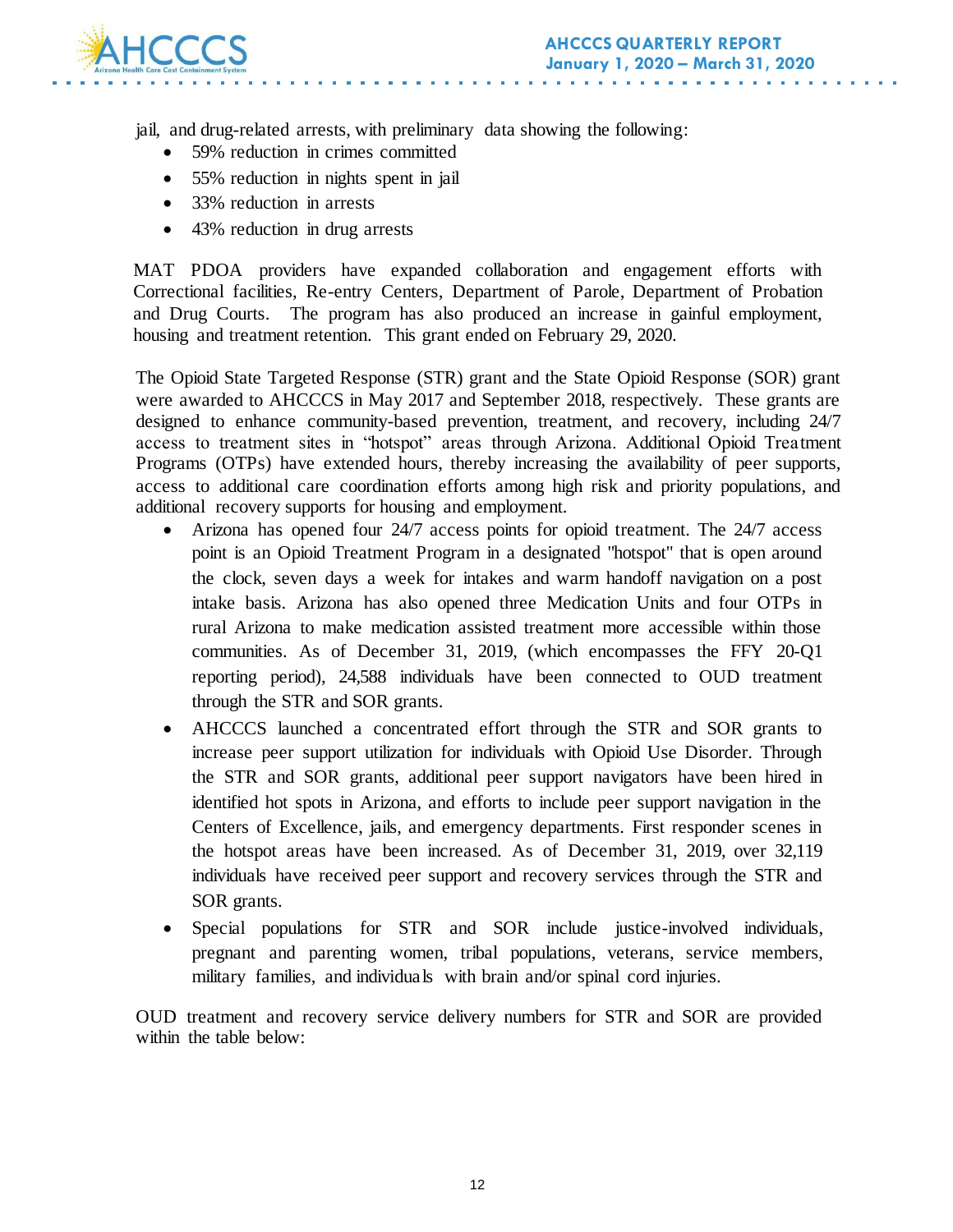

|                                                      | <b>STR</b> |                   |                   | <b>SOR</b> |                   |                     |
|------------------------------------------------------|------------|-------------------|-------------------|------------|-------------------|---------------------|
|                                                      | Year 1     | Year <sub>2</sub> | Year <sub>3</sub> | Year 1     | Year <sub>2</sub> | Cumulative<br>Total |
| <b>Recovery</b><br><b>Support</b><br><b>Services</b> | 3,379      | 11,235            | 2,130             | 4,576      | 2,975             | 24,295              |
| <b>Treatment</b><br><b>Services</b>                  | 4,362      | 10,545            | 3,379             | 10,459     | 3,667             | 32,412              |
| <b>Unduplicated</b><br>Count                         | 6,143      | 15,232            | 3,602             | 12,467     | 5,184             | 42,628              |

#### **Use of Evidence Based Practice:**

Additional AHCCCS Efforts to Combat the Opioid Epidemic:

Oxford House: Each RBHA is contracted with Oxford House, Inc. utilizing SAMHSA Substance Abuse Block Grant (SABG) funds. Oxford House is a worldwide network of over 2,500 sober living houses and Arizona was the forty-seventh (47) state to adopt the Oxford house Model. The Oxford house model provides support to individuals with a Substance Use Disorder (SUD) diagnosis or a co-occurring disorder (SUD and mental health issues), who would benefit from practicing the Social Model of Recovery – one which allows individuals a residential setting, peer support and the time they need to bring about behavior change that promotes permanent sobriety and recovery. This is an initial step in assisting individuals with behavioral health needs that also have many needs related to social determinants of health (SDOH). Oxford House Inc. will assist in addressing housing, employment, income, and social connectedness. This resource can be part of a continuum of services addressing SDOH, in addition to the clinical and recovery services currently available within Arizona's RBHA system. Currently, Arizona has a directory of twenty-three (23) houses. Sixteen (16) houses opened between October 1, 2019 and March 31, 2020; Seven (7) houses opened between January  $1<sup>st</sup>$ , 2020 and April  $1<sup>st</sup>$ , 2020. The population of focus is for gender specific houses and a specialty population that includes women and children – there are three currently.

**Medication Assisted Treatment (MAT):** Medication-assisted treatment (MAT) is the use of medications in combination with counseling and behavioral therapies for the treatment of substance use disorders. For those with an opioid use disorder (OUD), medication addresses the physical difficulties that individuals experience when they stop taking opioids. MAT can help to reestablish normal brain function, reduce substance cravings and prevent relapse. The longer individuals are in treatment, the more they will be able to manage their dependency and move toward recovery. Arizona has sixty four (64) OTPs, throughout Arizona, that are certified through the Substance Abuse and Mental Health Services Administration (SAMHSA). This includes five (5) OTPs that opened between January 1, 2020 and March 31, 2020. OTPs expanded to Show Low, Buckeye, Tucson, Tempe, and an additional OTP within Maricopa Correctional Health Services. The OTP locations include outpatient settings, correctional health facilities, inpatient facilities, and one is on tribal land.

**Harm Reduction:** Harm reduction models use a variety of strategies to reduce the harmful consequences associated with substance misuse. [Harm reduction](https://www.ncbi.nlm.nih.gov/pmc/articles/PMC2528824/) strategies seek to reduce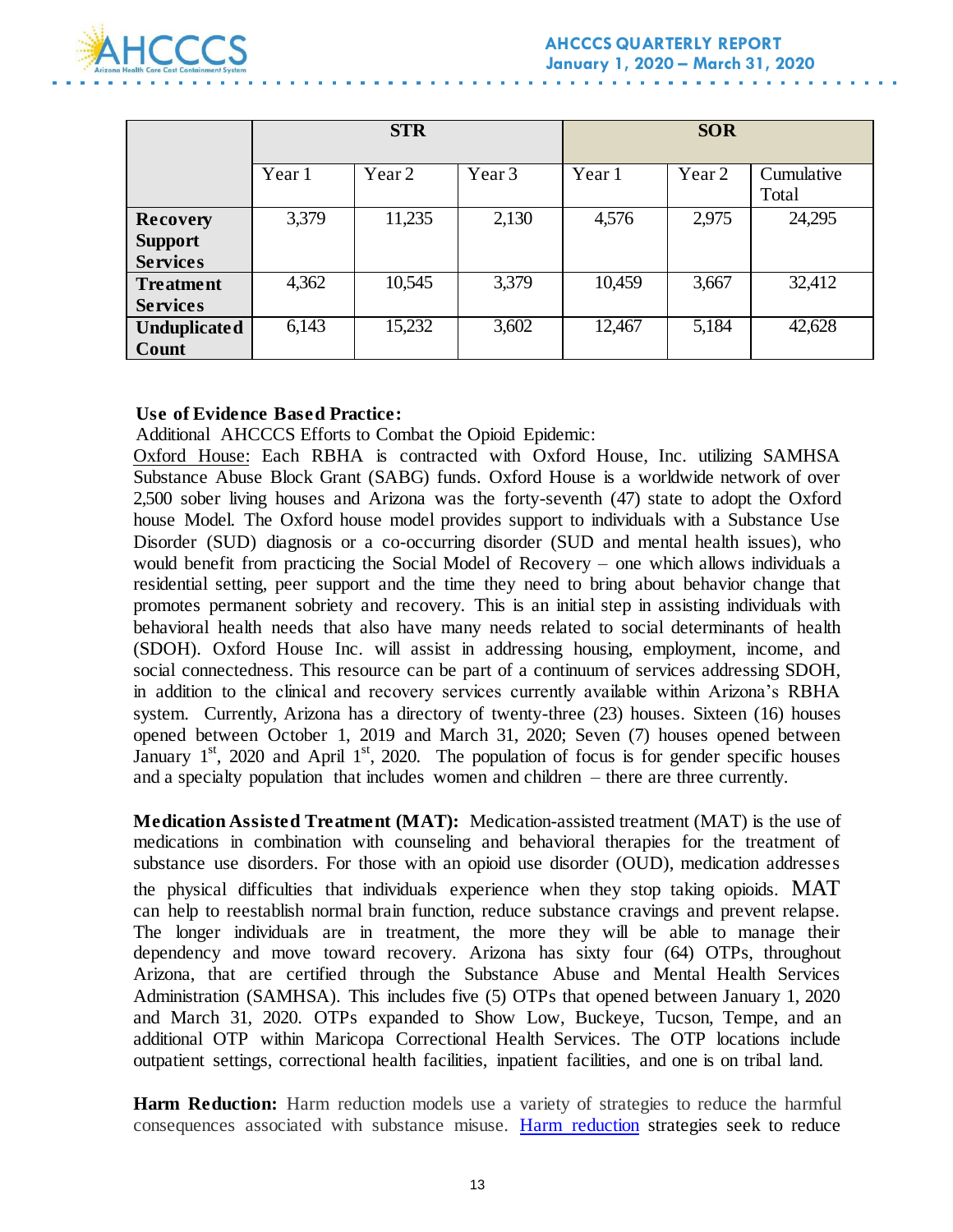

morbidity and mortality associated with substance misuse for those for whom abstinence is not an immediate and/or feasible goal. The goal of harm reduction models is to reduce at-risk, moderate, and high-risk behaviors often associated with substance use disorders.

**Naloxone Expansion Program:** Through a direct contract supported by the Substance Abuse Block Grant from January 1, 2019 through December  $31<sup>st</sup>$ , 2019, a total of 77,408 individuals have been served. For these individuals receiving services, 74,903 naloxone kits have been distributed with 2,839 reversals being reported and 973 people have been referred for treatment.

### **New Initiatives:**

#### **Social Determinants of Health:**

Growing national attention on Social Determinants of Health (the impact that social factors have on a person's health and well-being) indicates that socioeconomic status, behaviors, and physical environment contribute more to health outcomes than access to health care. AHCCCS has addressed these complex issues through efforts to provide housing, employment, coordination with the criminal justice system, nonemergency transportation and home/community based services for members using Medicaid covered services. Concurrently, AHCCCS has also relied on a broad range of funding sources for services and supports not available under the Arizona Medicaid program. AHCCCS has developed a specific Whole Person Care Initiative (WPCI) to advance exploration of these issues and their relationship with Social Determinants of Health:

- Transitional housing, particularly for individuals leaving a correctional facility, those being discharged from a behavioral health inpatient stay, and individuals experiencing chronic homelessness
- Non-medical transportation with a focus on access to healthy food and employment navigation services
- Social isolation that can impact individuals who receive Arizona Long Term Care System (ALTCS) services in their own homes including, but not limited to, peer support programs

In 2020, forums have been, and will continue to be held for community and stakeholder feedback to ensure the Whole Person Care initiative meets the needs of its members. In an effort to support providers, MCOs, community-based organizations, and community stakeholders who collaborate to address the social service needs of AHCCCS members, we will be partnering with Arizona's Health Information Exchange (HIE), to explore technology that will facilitate screening for social risk factors with an option to seamlessly refer members to community resources. In 2020, the HIE will undertake the evaluation of available solutions for a single, statewide, electronic, closed- loop referral platform for social service fulfillment. Such technology will allow health care providers to screen patients for social risk factors, submit electronic referrals to local agencies, and see when a member's social service needs have been successfully fulfilled.

Over the next year AHCCCS will collaborate with its contracted managed care organizations, community-based organizations, tribal partners, providers, and other external stakeholders to implement this important initiative to improve our members'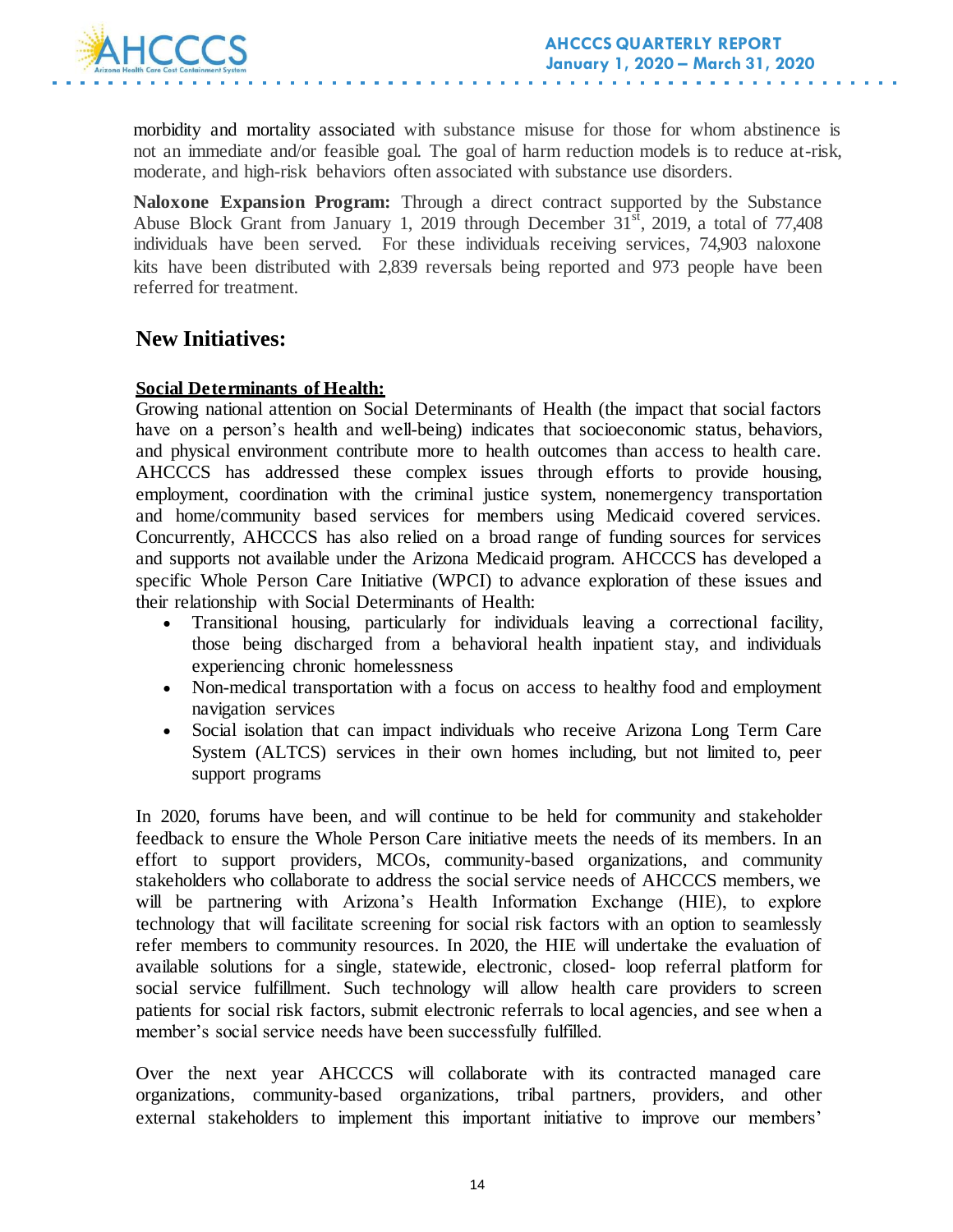

health.

#### **Improving Oversight of HCBS Rules:**

As a new initiative, AHCCCS has begun to focus on improving oversight of adherence to HCBS Rules. As of the second quarter, the following has been completed.

- HCBS setting specific workgroups consisting of AHCCCS, MCO, Providers, and members were established to provide feedback on the HCBS assessment tool suites while AHCCCS works on finalizing the tools internally. After the COVID-19 emergency the on-site assessments will resume.
- The workgroups have been preparing the final tool suite that will be used by the Quality Management units at each MCO to assess for provider HCBS compliance. The tool suite consists of a provider self-assessment, member file review, member interviews, and observations plus community interviews
- Interface continued with the MCO Quality Management teams to develop a collaborative HCBS assessment process and steps to operationalize the use of the tools
- AHCCCS has ongoing meetings with MCO Workforce Development Officers to define and offer the provider training sessions that will be offered in early 2020

#### **CMS Core Measure Set Alignment:**

Historically, AHCCCS has utilized HEDIS, the CMS Adult Core Set, and the CMS Child Core Set measures to monitor and evaluate MCO performance. During the first quarter, AHCCCS evaluated this strategy and made a determination that beginning with CYE 2020 AHCCCS would transition from HEDIS measures and move toward the incorporation of CMS Adult and Child Core Set measures, as well as the CMS Long Term Services and Supports (LTSS) measures for applicable MCOs. This was proactively undertaken to prepare for the required reporting of all CMS Child Core Set measures in 2024. AHCCCS has maintained select HEDIS measures in contract in order to continue monitoring focus areas such as mental health utilization. Mandatory Reporting will be extended to behavioral health measures included in both the child and adult CMS Core Sets.

#### **Revised Policy Language To Promote Improved Outcomes:**

AMPM policies related to quality management recently underwent revision to clarify and enhance QI-related requirements. During the second quarter, policy revisions were made to address medical and behavioral health records maintenance and oversight required by the MCOs for its provider network. The policy added requirements that focused on alignment and integration of behavioral and physical health record components when possible and clinically appropriate, including but not limited to:

- Equalization of sharing requirements across systems, similar demographic information,
- Family history,
- Past medical and behavioral health history,
- Referral tracking and documentation of coordination of care activities.

Further enhancements to the new crisis policy, which began during the third quarter of FFY 19, are continuing into the second quarter of FFY 20. As stated in prior reports, these will outline specific requirements for mobile crisis response teams, as well as telephone crisis call centers. The policy will also address cross-system coordination standards, engagement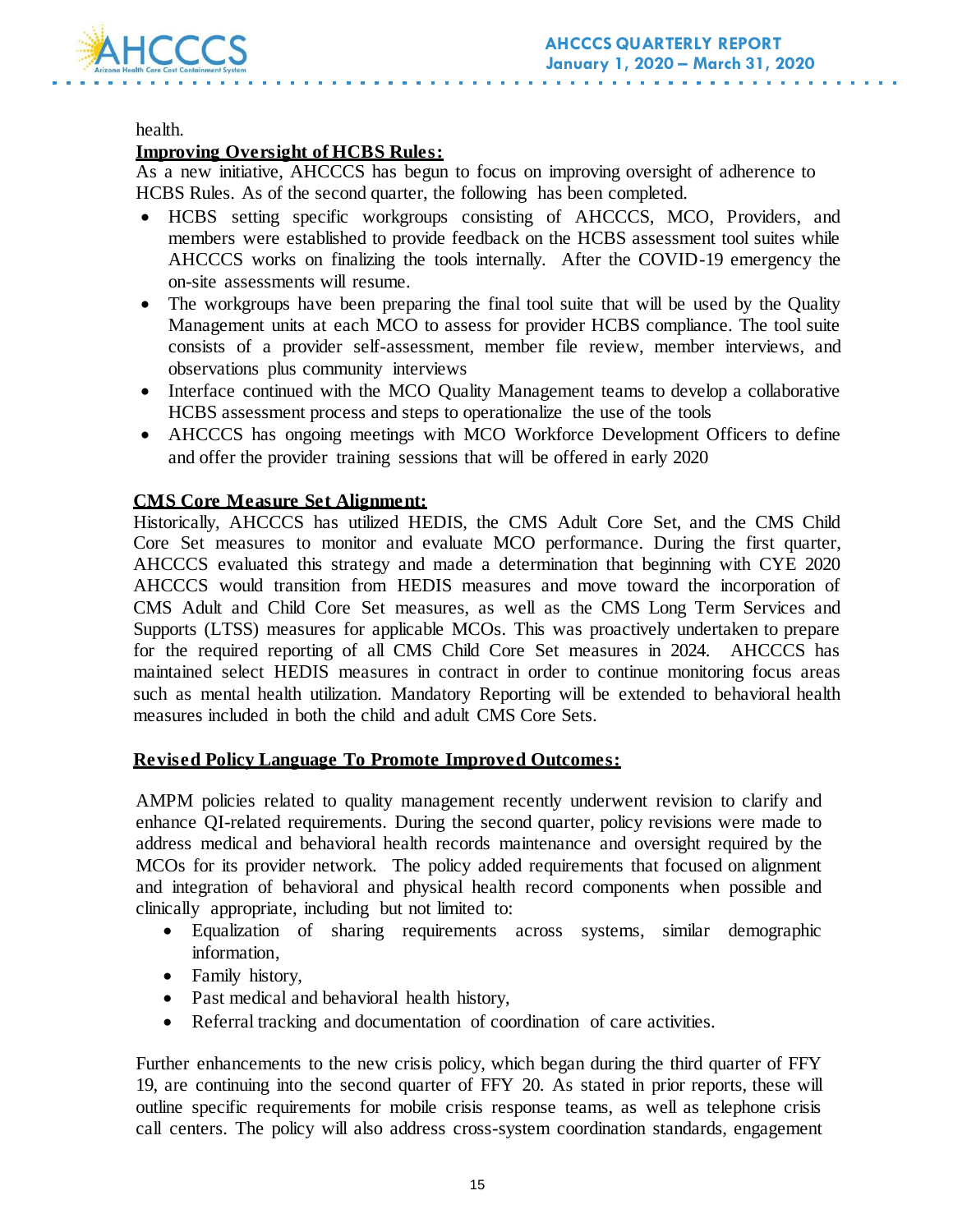

with first responders and requirements for development of at-risk crisis planning for members at increased clinical risk for crisis events. AHCCCS is seeking feedback from MCOs regarding what guidelines would be most helpful to ensure crisis planning and services meet the needs of the individuals they serve.

**System of Care Enhancements:** Historically, System of Care policies and guidelines have addressed requirements, functions and processes within the children's behavioral health system. During Q1, discussions have begun to broaden the System of Care model to incorporate adults, and to focus more on physical health, as part of the overall AHCCCS System of Care. Existing MCO deliverables are also being reevaluated to accommodate potential changes under discussion. A System of Care team was created within the Division of Health Care Management (DHCM) to specifically address System of Care improvements. During the second quarter this team began to identify and assess clinical audit and fidelity measurements that have been historically utilized. The focus is to identify potential duplication of effort across clinical measurement tools, enhance integrated requirements and streamline where possible.

## **Regular Monitoring and Evaluation of MCO Compliance**

AHCCCS monitors and evaluates access to care, organizational structure and operations, clinical and non-clinical quality measurement and performance improvement outcomes through several methods outlined below.

**On-site Operational Reviews:** Operational and Financial Reviews (ORs) are used by AHCCCS to evaluate MCO compliance related to access/availability and quality of services, including implementation of policies and procedures and progress toward plans of correction to improve quality of care and service for members. A complete OR is conducted every three years and includes a combination of onsite as well as desk reviews.

As of the first quarter of FFY 20, AHCCCS has established an interdisciplinary workgroup to address requirements that will accommodate contract changes for FFY 20 that need to be incorporated into the OR process. During the second quarter, additional planned activities have been temporarily set aside due to the COVID pandemic.

**Clinical Oversight Committee:** The Clinical Oversight Committee meets on a quarterly basis and was designed to ensure two key requirements are enacted:

- Transparency and frequent communication across all levels of AHCCCS plus the community of stakeholders and AHCCCS membership regarding quality initiatives, activities and outcomes
- Development of a reporting mechanism for review by the Governor, the President of the Senate, the Speaker of the House of Representatives and other key Legislative members

During the second quarter the first meeting under the revised structure was held March  $9<sup>th</sup>$ . Per the meeting agenda, the following topics were addressed: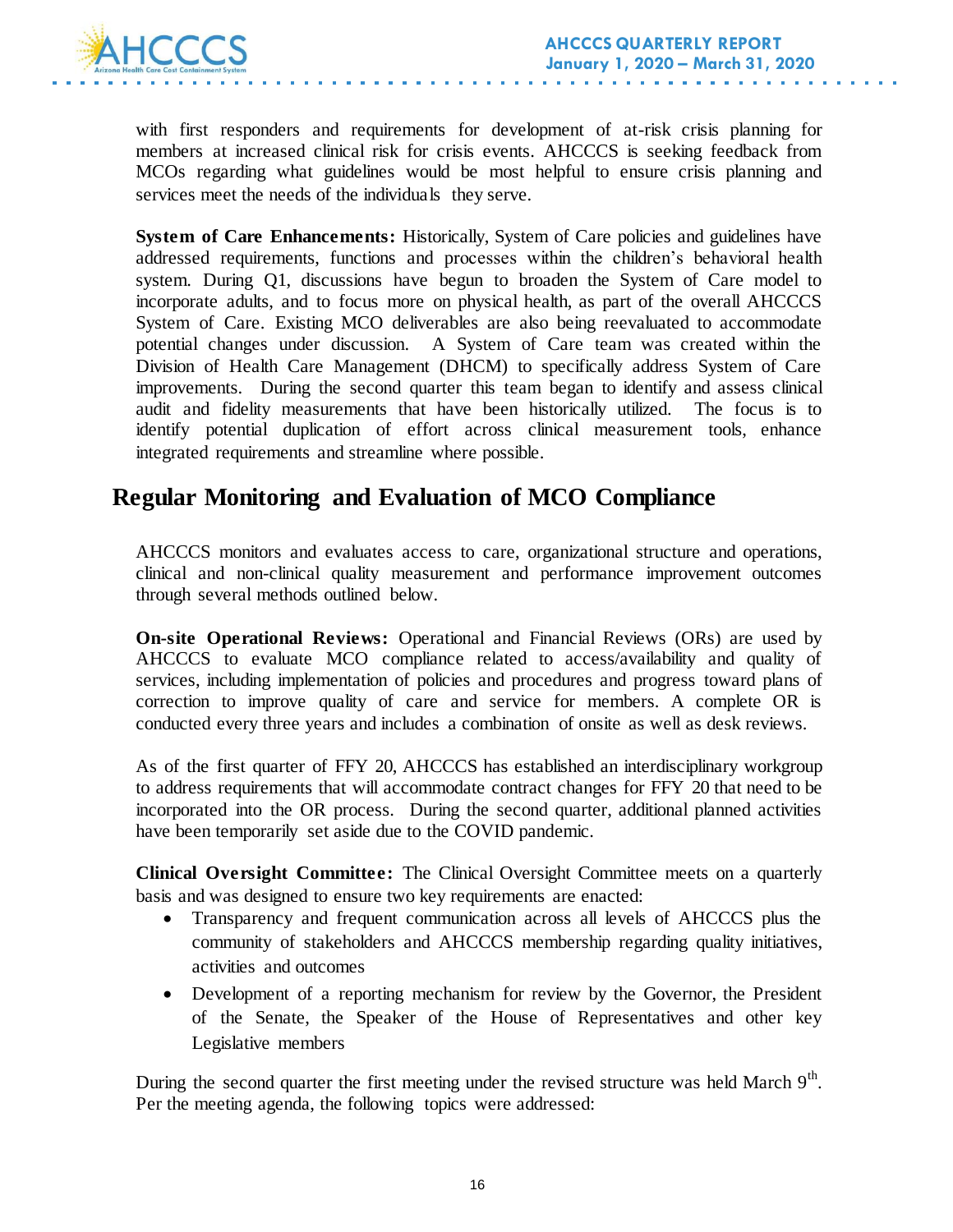

- Quality Strategy update including 2018 Performance overview and discussion of 2018 Performance calculations,
- AHCCCS Opioid Strategic Plan; goal to align efforts for both Title XIX and Non-Title XIX participants; plan will include prevention, treatment, expansion of MAT and Recovery Support
- Crosswalk of AZ Crisis System compared to SAMHSA National Guidelines for Behavioral Health Crisis Care
- Update on behavioral health in schools
- Telehealth utilization

**Review and analysis of periodic reports:** A number of contract deliverables are used to monitor and evaluate MCO compliance and performance. AHCCCS reviews, provides feedback and approves these reports as appropriate. Quarterly reports are reviewed during the quarter that follows the reporting quarter.

**QM/PI Program Plan:** AHCCCS requires all lines of business to submit annual plans which address details of the MCOs' methods for achieving optimal outcomes for their members. Annual plans are submitted for: QM/QI, EPSDT, MCH, Case Management, Provider Network Development and Management, Medical Management, Workforce Development, and Dental Care. A requirement added to the Annual Plan for FFY 20, requires Contractors' provider follow-up activities related to recommendations presented by the External Quality Review Organization within the previous year's External Quality Review Report.

**Engaging Members through Technology Report:** This report focuses on levels of member engagement of web based applications. The Contractor is required to identify subpopulations that can benefit from web/mobile based applications used to assist members with self-management of health care needs.

**Performance Measures:** AHCCCS currently utilizes an External Quality Review Organization to perform measurement calculations, thus helping to ensure validity and accuracy of Performance Measurement activities.

**Fidelity to Service Delivery for Individuals with Serious Mental Illness:** Given development of the System of Care team identified above under System of Care Enhancements, a new opportunity arose during the second quarter to share key fidelity metrics related to individuals with a designation of Serious Mental Illness (SMI). The fidelity reports are administered by Western Interstate Commission of Higher Education (WICHE) as a contracted provider to AHCCCS. The reports focus on specific evidence based practices that are designed to meet the unique needs of individuals with SMI. These WICHE reports focus on fidelity to the Assertive Community Treatment (ACT) model developed by SAMSHA, as well as utilization of Permanent Supportive Housing and Supportive Employment. WICHE also provide trended information on expansion efforts of Consumer Operated Services.

**Quarterly EPSDT and Adult Monitoring Reports:** Historically, AHCCCS has required all MCOs to submit quarterly EPSDT and Adult Performance Measure Monitoring Reports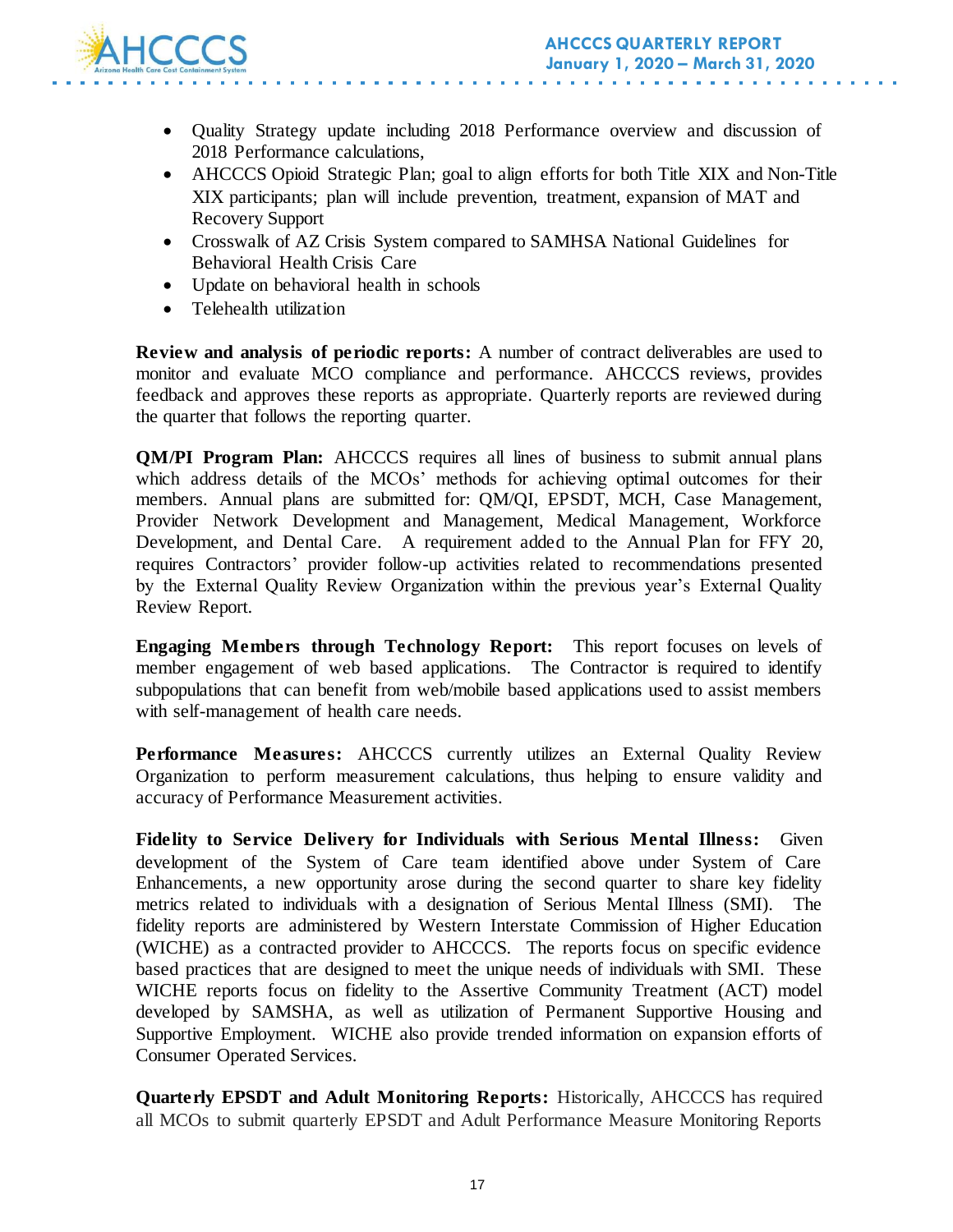

which have been reviewed on a quarterly basis. The EPSDT and Adult Monitoring report is intended to be inclusive of metrics including, but not limited to blood lead screening, EPSDT referrals, member and provider outreach. The Performance Measure monitoring report is intended to be inclusive of standardized performance measures (i.e. CMS Child and Adult Core Set measures and select HEDIS measures). As of FFY 20 Q-2, this deliverable was separated into two deliverables to reduce confusion and better delineate expectations. The report now has two distinct appendices within the AHCCCS Medical Policy Manual (AMPM). Appendix A will become the EPSDT and Adult Quarterly Report; plans are for Appendix B to become the Performance Measure Monitoring Report, which will include emphasis on Core Measures. Appendix A is currently suspended pending template revisions and the second deliverable (Appendix B) is on track for an initial report submission for the third quarter.

**Providing Incentives for Excellence and Imposing Sanctions for Poor Performance:**  AHCCCS regularly monitors MCOs to ensure compliance with contractually mandated performance measures. Contracts outline Minimum Performance Standards (MPS) that the MCO must achieve. Those measures are evaluated for compliance and determination of the need for imposing regulatory actions is assessed. At a minimum, measures that fail to meet the MPS require a Corrective Action Plan.

**Review and analysis of Program-Specific Performance Improvement Projects:**  AHCCCS considers a Performance Improvement Project (PIP) as a planned process of data gathering, evaluation, and analysis to determine interventions or activities that are anticipated to have a positive outcome. PIPs are designed to improve the quality of care and service delivery and usually last at least four years. While MCOs may select and implement their own PIPs to address areas of opportunity specific to their plans, AHCCCS mandates other program-wide PIPs in which MCOs must participate. In turn, AHCCCS monitors performance until each MCO meets requirements for demonstrable and sustained improvement. The QI team has implemented an enhanced PIP checklist in order to provide more comprehensive feedback to MCOs.

**Specific PIPs:** AHCCCS has implemented an additional PIP to further enhance outcomes for EPSDT requirements.

 **Back to Basics:** This is a newly developed PIP related to improvement of EPSDTrelated requirements. The Back to Basics PIP has been selected for ACC, CMDP, DDD, and KidsCare MCOs with a baseline measurement year of CYE 2019. The purpose of this PIP is to increase the number of children and adolescent wellchild/well-care visits, and to increase the number of children and adolescents receiving annual dental visits. This PIP is inclusive of the following measures: Well-Child Visits in the First 15 Months of Life, Well-Child Visits in the Third, Fourth, Fifth, and Sixth Years of Life, Adolescent Well-Care Visits, and Annual Dental Visits. Due to a noted decline in performance measure rates, AHCCCS has identified these measures as areas of opportunity and improvement for the overall well-being of children and adolescents. Increasing the rates for these measures also impacts other measures and focus areas, such as childhood and adolescent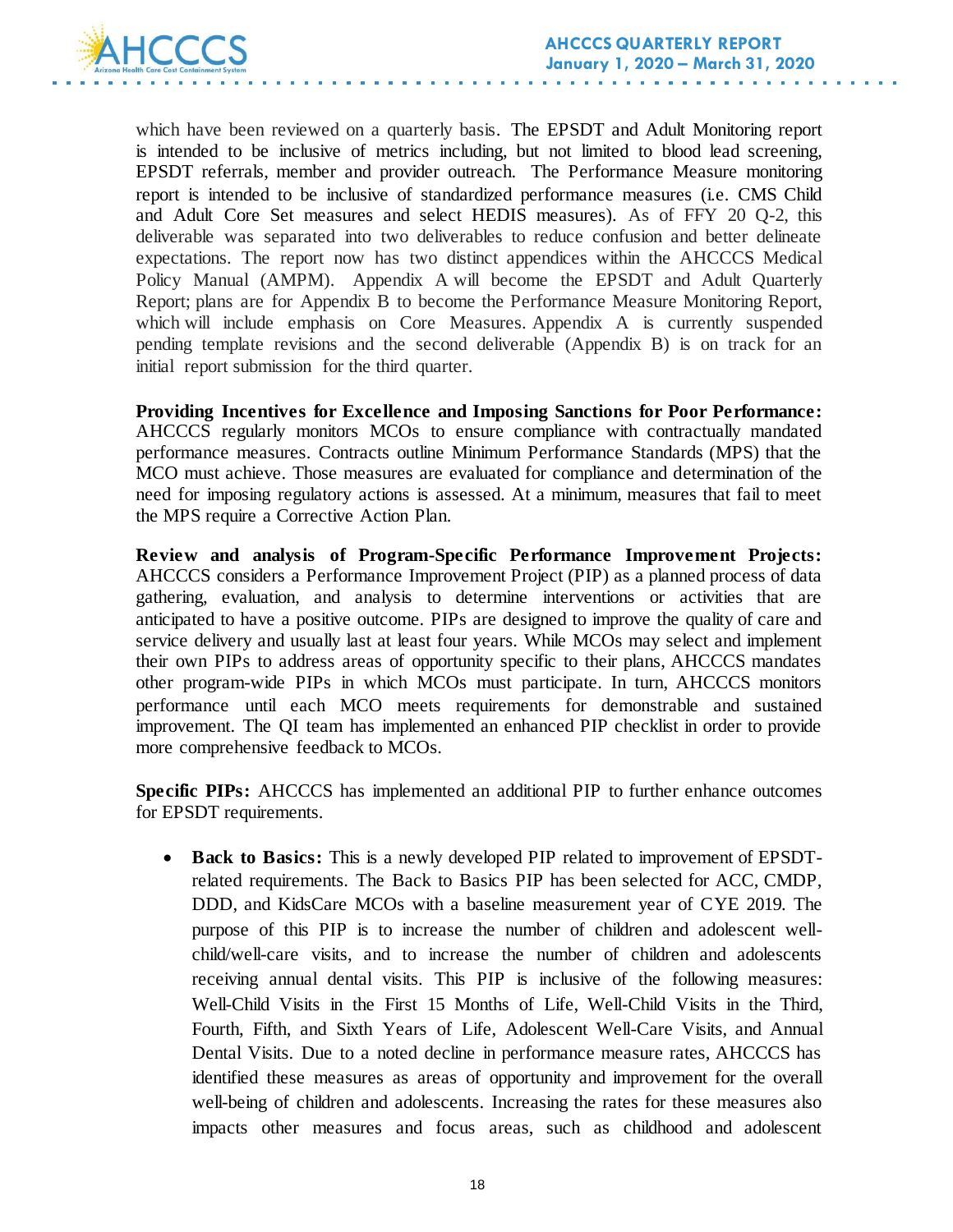

immunizations, dental sealants for children at elevated caries risk, and developmental screenings.

## **Maintaining an Information System that Supports Initial and Ongoing Operations**

### **Identifying, Collecting and Assessing Relevant Data**

AHCCCS maintains a robust information system--the Prepaid Medical Management Information System (PMMIS)—that documents all members, their claims and encounter data, plus many other data points. PMMIS data feeds into the AHCCCS Data Warehouse, which is the centralized system used for data analytics. There is a Data Integrity Warehouse team designed to support maintenance of valid, accurate, and reliable data for reporting and data transactions. This team is made up of system experts and data users from across the Agency. It meets at least quarterly to discuss any issues or opportunities around the data and systems. AHCCCS has focused on building data expertise within every division of the Agency, promoting data analytics as the cornerstone of operations and monitoring/oversight activities. The agency has a data governance manager who is responsible for data management best practices.

During the latter half of FFY 19, AHCCCS began to develop additional reporting mechanisms to receive and compile information directly from MCOs into the AHCCCS data warehouse. Additional efforts include development of an out of state reporting portal, development of an inventory to show provider availability for routine and specialty treatment, tracking of high needs case managers and available housing programs. These efforts have come to fruition within the last quarter with the advent of a dedicated Quality Management data analyst.

### **Establishing Realistic Outcome-Based Performance Measures**

**Payment Reform Efforts:** During previous reports, AHCCCS reported implementation of a payment reform initiative (PRI) for the Acute Care, Children's Rehabilitative Services (CRS) and ALTCS populations, designed to encourage MCO activity in the area of quality improvement, particularly those initiatives that are conducive to improved health outcomes and cost savings, and those related to child and adolescent health. This PRI process is performed on a contract year basis. CRS and Acute Care are no longer contracted line of business and thus not reported separately.

As such, AHCCCS has implemented an updated Value Based Purchasing (VBP) Alternative Payment Model (APM) for the ACC, ALTCS/EPD, ALTCS/DDD and RBHA populations. The APM is designed to encourage MCO activity in the area of quality improvement, particularly those initiatives that are conducive to improved health outcomes and cost savings, and those related to child and adolescent health. This VBP APM process will be performed annually on a contract year basis. The contracts that the MCOs execute with health care providers, governed by APM arrangements, will have increases according to the tables immediately below.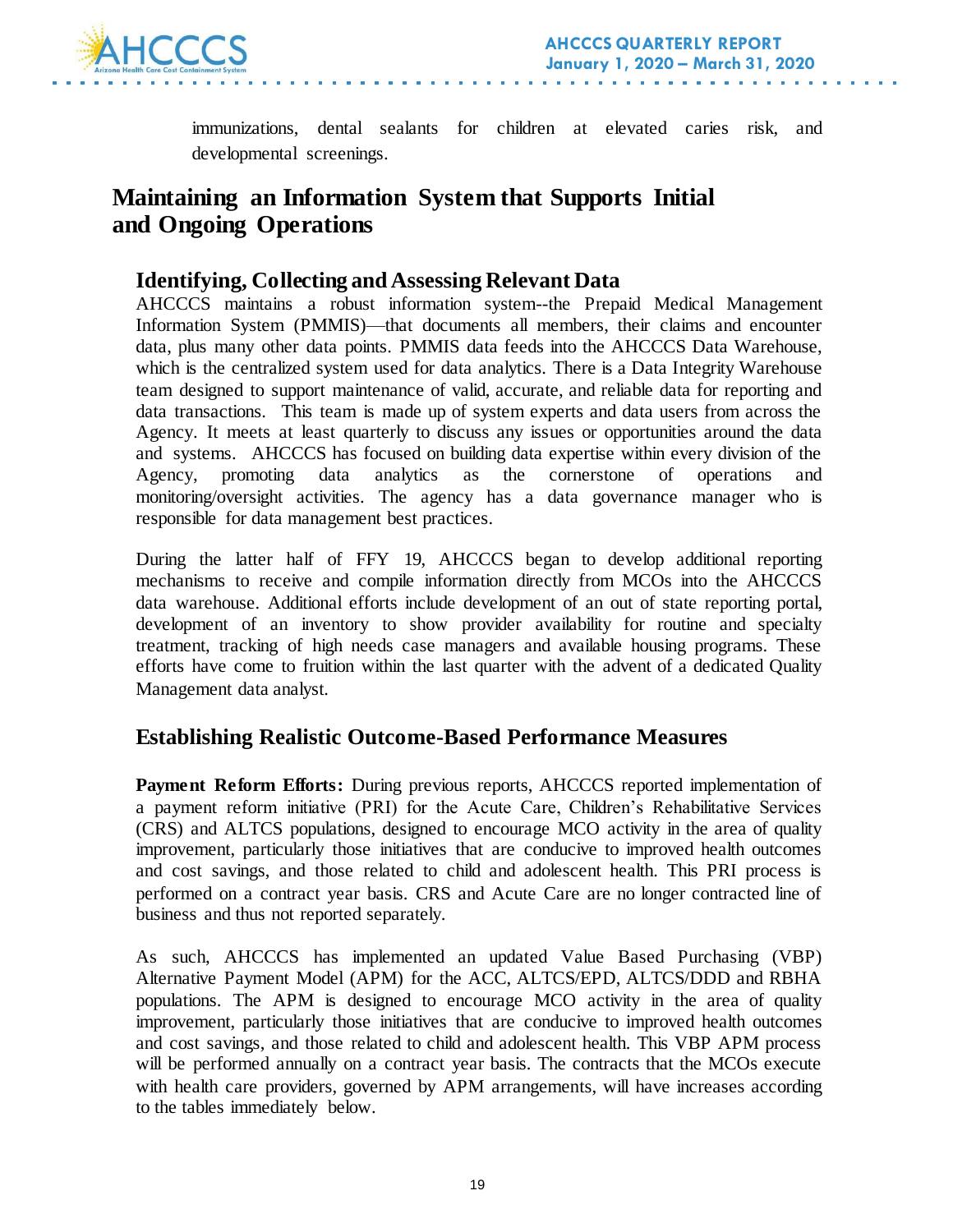

| <b>ALTCS/DDD</b>  |                            |     |  |  |
|-------------------|----------------------------|-----|--|--|
| Year              | Sub-Contracted MCOs   LTSS |     |  |  |
| <b>CYE 19</b>     | 35%                        | 10% |  |  |
| <b>CYE 20</b>     | 50%                        | 20% |  |  |
| CYE <sub>21</sub> |                            |     |  |  |

| <b>ACC</b>    |                         |  |  |
|---------------|-------------------------|--|--|
| YEAR          | <b>INTENDED MINIMUM</b> |  |  |
|               | <b>VALUE PERCENTAGE</b> |  |  |
| <b>CYE 19</b> | 50%                     |  |  |
| CYE 20        | 60%                     |  |  |
| CYE 21        | 70%                     |  |  |

| <b>ALTCS/EPD</b> |                                                                     |  |  |
|------------------|---------------------------------------------------------------------|--|--|
| YEAR             | <b>INTENDED MINIMUM VALUE</b><br>PERCENTAGE (ALTCS/EPD AND MA-DSNP) |  |  |
| <b>CYE 19</b>    | 50%                                                                 |  |  |
| <b>CYE 20</b>    | 60%                                                                 |  |  |
| CYE 21           | 70%                                                                 |  |  |

| <b>RBHA</b>   |                                          |                |  |  |
|---------------|------------------------------------------|----------------|--|--|
|               | <b>INTENDED MINIMUM VALUE PERCENTAGE</b> |                |  |  |
| <b>YEAR</b>   | <b>SMI-Integrated</b>                    | Non-Integrated |  |  |
| <b>CYE 19</b> | 35%                                      | 20%            |  |  |
| <b>CYE 20</b> | 50%                                      | 25%            |  |  |
| <b>CYE 21</b> | ናበ%                                      | 25%            |  |  |

## **Reviewing and Revising the Quality Strategy**

AHCCCS maintains its efforts to enhance the Agency's Quality Strategy report. Current initiatives are underway to reevaluate structure, content and data analysis. Part of the approach will be to incorporate synchronized reporting processes to ensure alignment across various AHCCCS reports that relate to quality (e.g. Strategic Plan, Quality Strategy, and External Quality Review Organization Report). The AHCCCS Quality Strategy, Assessment and Performance Report will be a coordinated, comprehensive, and proactive approach to drive improved health outcomes by utilizing creative initiatives, ongoing assessment and monitoring, and result-based performance improvement. Members, the public, and stakeholders provide input and recommendations regarding the content and direction of the Quality Strategy through stakeholder presentations and public comments.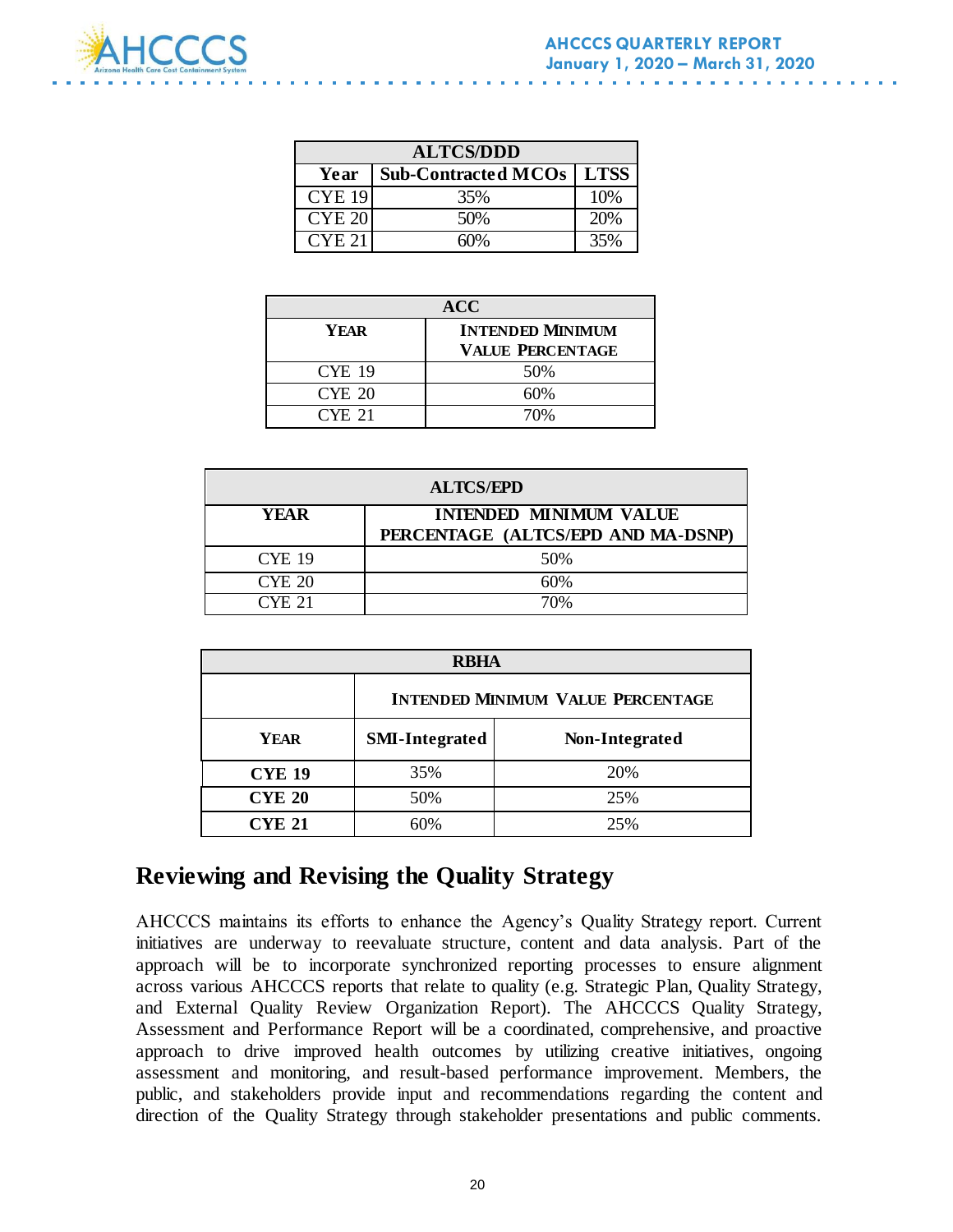

The Quality Strategy incorporates all required elements outlined in 42CFR-438.340.